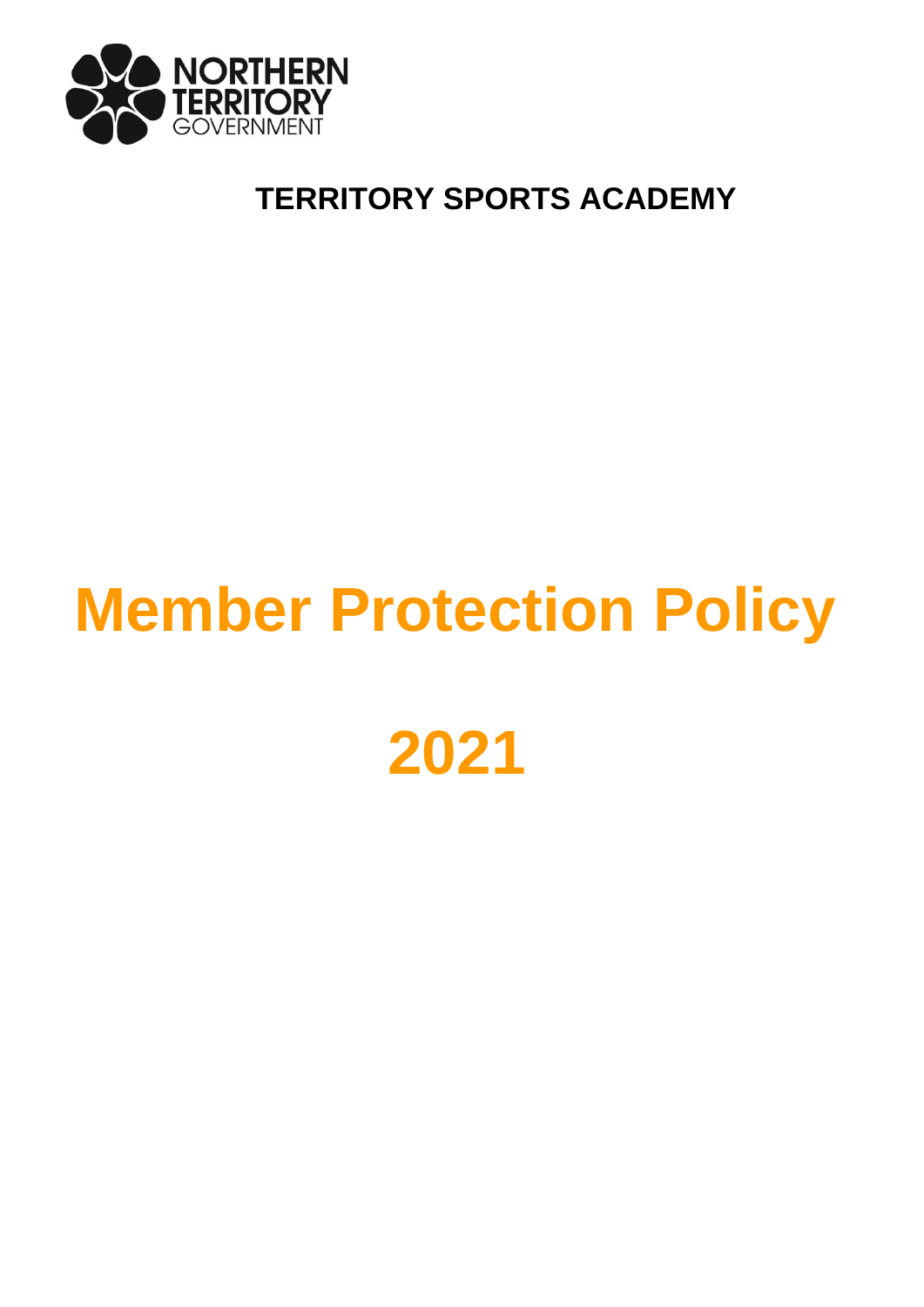# **Member Protection Policy on Abuse, Discrimination and Harassment**

# **Table of contents**

|                                        | A. Member Protection Policy                                                                                                                                                                                                                                                                 | Page                                                                             |  |  |  |
|----------------------------------------|---------------------------------------------------------------------------------------------------------------------------------------------------------------------------------------------------------------------------------------------------------------------------------------------|----------------------------------------------------------------------------------|--|--|--|
| 1.<br>2.<br>3.<br>5.<br>6.<br>7.<br>8. | Introduction<br>Definitions<br>General responsibilities<br>4. TSA Director Responsibilities<br>Coach and support staff responsibilities<br>Athlete responsibilities<br>Intimate relationships<br>Child protection<br>9. Disciplinary action<br>10. Confidentiality<br>11. Clearance notices | 3<br>4<br>6<br>$\overline{7}$<br>8<br>8<br>8<br>9<br>$\boldsymbol{9}$<br>9<br>11 |  |  |  |
|                                        | <b>B. Procedures for Handling Allegations of Discrimination and Harassment</b>                                                                                                                                                                                                              |                                                                                  |  |  |  |
| 1.<br>2.                               | Procedural steps<br>Right to appeal                                                                                                                                                                                                                                                         | 11<br>11                                                                         |  |  |  |
|                                        | C. Procedures for Handling Allegations of Child Abuse                                                                                                                                                                                                                                       |                                                                                  |  |  |  |
| 1.<br>2.                               | Types of allegations<br>Initial response                                                                                                                                                                                                                                                    | 12<br>12                                                                         |  |  |  |
|                                        | <b>Appendix 1</b>                                                                                                                                                                                                                                                                           |                                                                                  |  |  |  |
|                                        | 1. Exceptions and exemptions                                                                                                                                                                                                                                                                | 14                                                                               |  |  |  |
|                                        | <b>Appendix 2</b>                                                                                                                                                                                                                                                                           |                                                                                  |  |  |  |
|                                        | 1. Definition of child abuse in sport                                                                                                                                                                                                                                                       | 15                                                                               |  |  |  |
|                                        | <b>Appendix 3</b>                                                                                                                                                                                                                                                                           |                                                                                  |  |  |  |
|                                        | 1. Complaints process - roles and responsibilities<br>2. Resolving complaints - a step by step approach<br>3. Complaints flowchart - non NTPS employees                                                                                                                                     | 17<br>18<br>20                                                                   |  |  |  |
|                                        | <b>Appendix 4</b>                                                                                                                                                                                                                                                                           |                                                                                  |  |  |  |
|                                        | 1. TSA Member Protection Policy signing page                                                                                                                                                                                                                                                | 21                                                                               |  |  |  |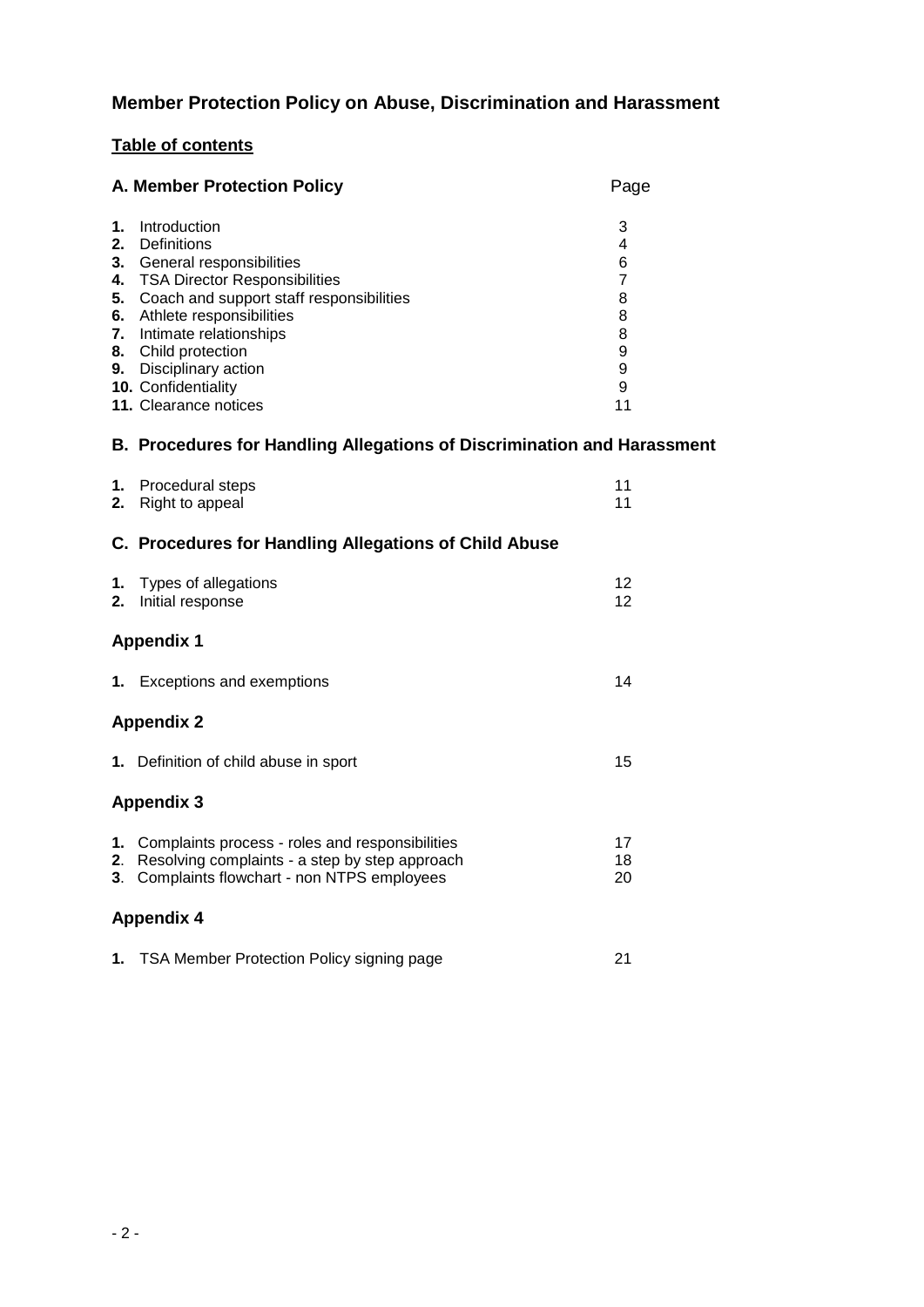# **A. Member Protection Policy**

# **1 Introduction**

**1.1** The Territory Sports Academy (TSA) is committed to providing a sport and work environment free of discrimination and harassment (sexual or otherwise), where individuals are treated with respect and dignity, and where children are protected from abuse.

The Member Protection Policy (the Policy) aims to provide the best possible environment in which its employees, coaches, volunteers and athletes can excel and discharge their responsibilities to ensure the peak performance of all teams, competitions and programs. TSA will not tolerate behaviour which constitutes abuse, discrimination or harassment under any circumstances and will take disciplinary action against anyone who breaches this Policy.

- **1.2** For NTPS employees it should be read in conjunction with the NTPS Code of Conduct and the *Public Sector Employment Management Act.*
- **1.3** For TSA athletes it should be read in conjunction with the TSA Athlete Code of Conduct.
- **1.4** Complaints and Disciplinary action against Northern Territory Public Sector (NTPS) employees will be in accordance with the *Public Sector Employment Management Act* and NTPS grievance procedures.
- **1.5** For Non NTPS employees it should be read in conjunction with the TSA Code of Conduct for Personnel not employed by the NT Government.
- **1.6** This Policy applies to behaviour occurring both within and outside the course of TSA business activities and events, when the behaviour involves individuals associated with TSA and adversely affects relationships within our sport and work environment.
- **1.7** This Policy applies to abuse, discrimination or harassment occurring between any participants involved in TSA activities. Abuse, discrimination or harassment may occur, for example from the following, but not limited to:
- coach to athlete
- athlete to coach
- sports administrator or any manager to athlete
- sports administrator or any manager to coach
- coach to coach
- coach to sports administrator or any manager
- coach to parent
- coach to official
- official to athlete
- athlete to sports administrator or any manager
- athlete to athlete
- parent to athlete
- parent to coach
- athlete to parent and
- among any individuals within this group.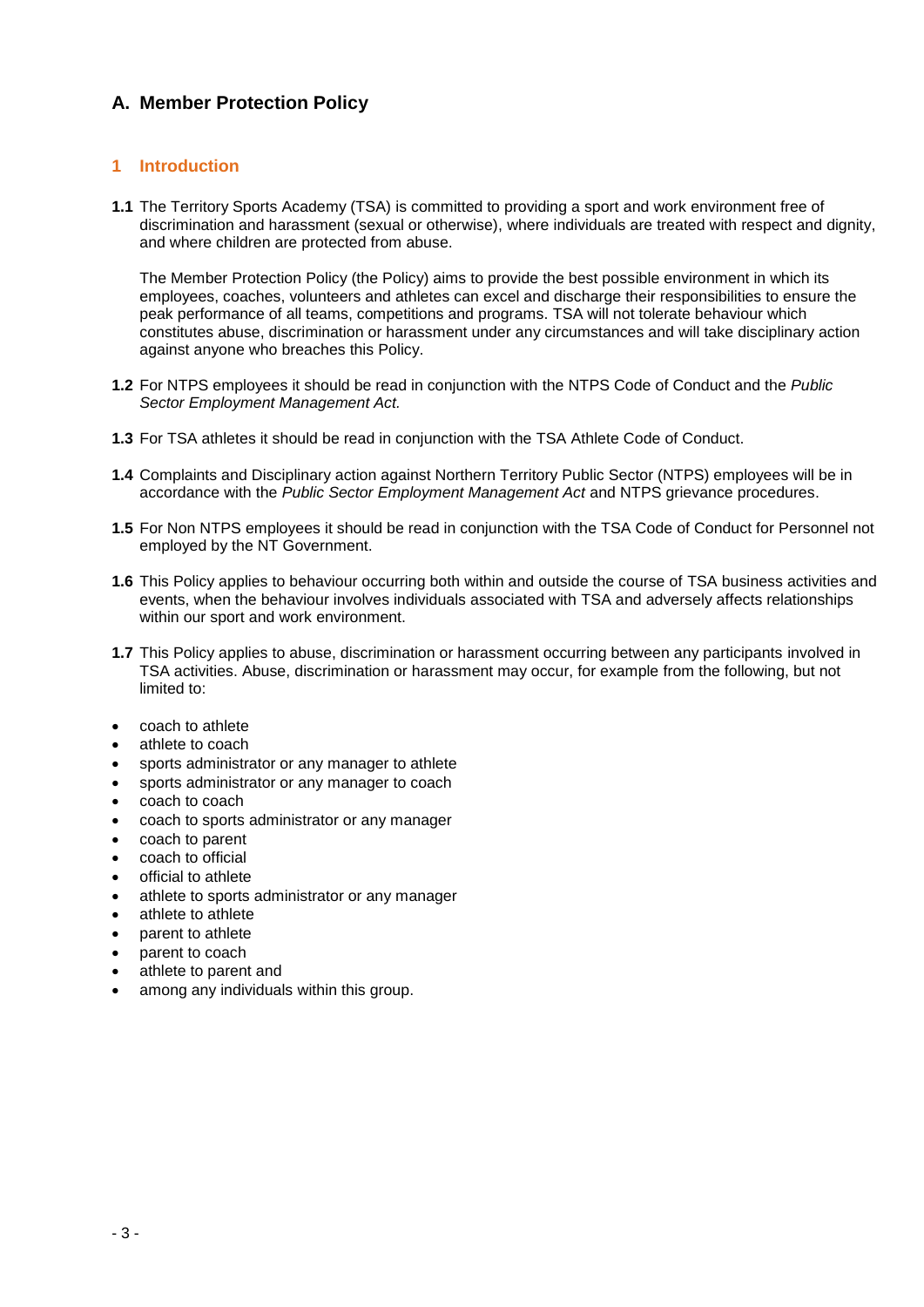# **2 Definitions**

# **2.1 Discrimination**

In the Northern Territory (NT) it is unlawful to treat anyone unfairly on the basis of the attributes of:

- $rac{1}{2}$  race
- sex
- sexuality
- pregnancy
- impairment
- age
- parenthood
- breast feeding
- trade union or employer association activity
- religious belief or activity
- political opinion
- irrelevant medical record
- irrelevant criminal record, except in the case of Commonwealth working with vulnerable persons law
- marital status and/or
- their association with a person who has, or is believed to have, one of these attributes.

Discrimination can be direct or indirect.

# **Direct Discrimination**

Direct discrimination is treating a person less favourably than another person in the same or similar circumstances on the basis of race, sex, age, marital status, sexuality, religious belief, pregnancy and impairment in a way that nullifies or impairs equality of opportunity.

Example: A football association states that it will only consider granting transfers for players to go to another club if they are over 21 years of age. This practice directly discriminates against players under the age of 21.

# **Indirect Discrimination**

Indirect discrimination is imposing a requirement, condition or practice that is the same for everyone, but which has an unequal or disproportionate effect or result on particular groups. Unless this type of requirement is reasonable in all circumstances, it is likely to be indirect discrimination – even if there was never any intention to discriminate.

Example: A piece of equipment in a gymnasium is adjusted to a height that would make it useable only by people whose height is at least 173 cm. This could lead to indirect discrimination against women, as the height would mean that women would have more difficulty using the equipment than men.

# **2.2 Victimisation**

Victimisation means subjecting a person, or threatening to subject a person, to any detriment or unfair treatment because that person has or intends to pursue their right (under anti-discrimination laws) to make a complaint or support another person in making a complaint.

Example: A member of a club is threatened with non-renewal of membership after he/she states their intention to go to the Anti-Discrimination Commission to lodge a complaint of sexual harassment.

# **2.3 Harassment**

Harassment can be unwelcome verbal or written comments, conduct, or gestures directed toward one or more people; the harasser knows or should reasonably be expected to know that this behaviour is insulting, intimidating, humiliating, degrading or offensive. Harassment can also take place using Information and Communications Technology (ICT) devices and social media.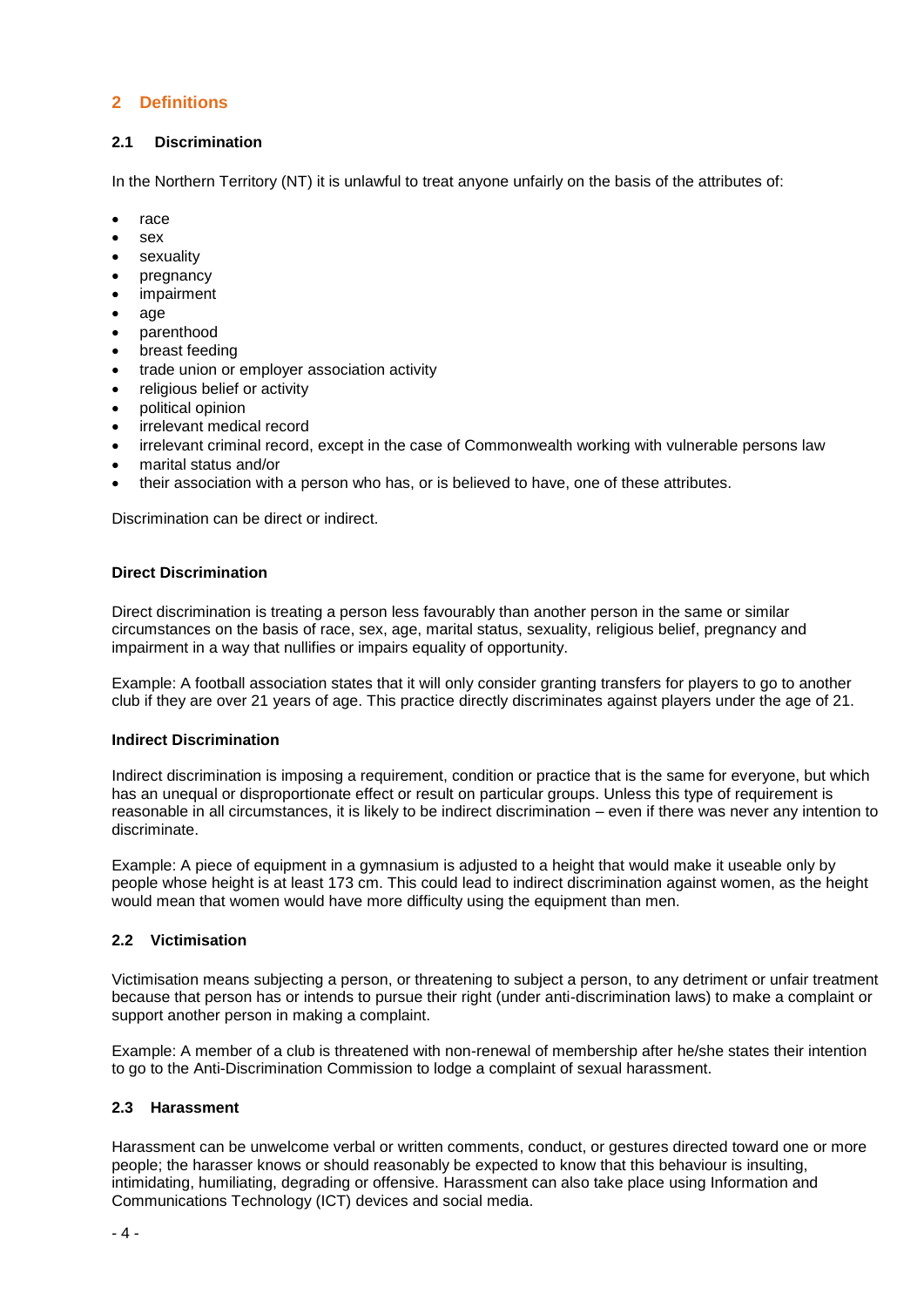Harassment on the basis of an attribute is a form of unfair discrimination. It can be an offence under NT or Federal anti-discrimination laws, and in some cases criminal law.

Examples of harassment include:

- written, verbal or physical abuse or threats
- unwelcome physical contact such as touching, kissing, embracing, massaging
- the display of offensive materials
- unwelcome sexual comments, jokes and propositions
- homophobic comments and/or behaviour
- jokes or comments directed at a person's body, looks, age, race, religious belief, disability, sexuality, marital status, pregnancy
- innuendo or taunting
- staring, leering, ogling
- malicious gossip or slander
- the use of promises or threats to coerce someone into physical activity and/or
- the creation of a hostile or sexually permeated environment by constant inappropriate references to sexual matters, the display of sexually explicit material (posters, cartoons, graffiti) or by the use of offensive email, faxes, letters or notes.
- Any of the above that is displayed, posted or shared on social media or ICT devices.

Harassment may be a single incident or repeated. It may be explicit or implicit, verbal or non-verbal and it may include promises or threats in return for sexual favours. Although the intent may vary, if it is unwelcome and the effect is to offend, humiliate or intimidate, then the behaviour must stop.

Jokes and behaviour which are genuinely enjoyed and consented to by everyone present are not harassment. Sexual interaction or flirtation that is based on mutual attraction or friendship, and which is consensual or invited, is not sexual harassment. However, it is important to recognise that some people may accept or put up with behaviour they find harassing, especially if they hold a subordinate position relative to the group or individual engaging in the flirtatious or jovial behaviour. It is the responsibility of all people covered by this policy to err on the side of caution and to be sensitive to the impact of their behaviour on everyone present, not just those to whom the behaviour is primarily directed.

#### **2.4 Sexual Harassment**

Sexual harassment is unwelcome sexual behaviour, which makes the victim feel offended, intimidated or humiliated, and it is reasonable in the circumstances to anticipate that the victim might feel that way.

# **2.5 Impairment (Disability)**

Impairment includes:

- the total or partial loss of bodily function
- the presence in the body of an organism which has caused or is capable of causing disease
- the presence in the body of organisms impeding, capable of impeding or which may impede the capacity of the body to combat disease
- total or partial loss of a part of the body
- the malfunction or dysfunction of a part of the body
- the malformation or disfigurement of a part of the body
- reliance on a guide dog, wheelchair or other remedial device
- physical or intellectual disability
- psychiatric or psychological disease or disorder, whether permanent or temporary and/or
- a condition, malfunction or dysfunction which results in a person learning more slowly than another person without that condition, malfunction or dysfunction.

Example: A player suffers from carpal tunnel syndrome in her right hand. This meant that she could only play bowls with the use of a particular bowling aid. Fellow bowling members claimed that this gave her an unfair advantage in competition. However, she argued that any attempt to play without the aid would subject her to discrimination on the basis of her disability.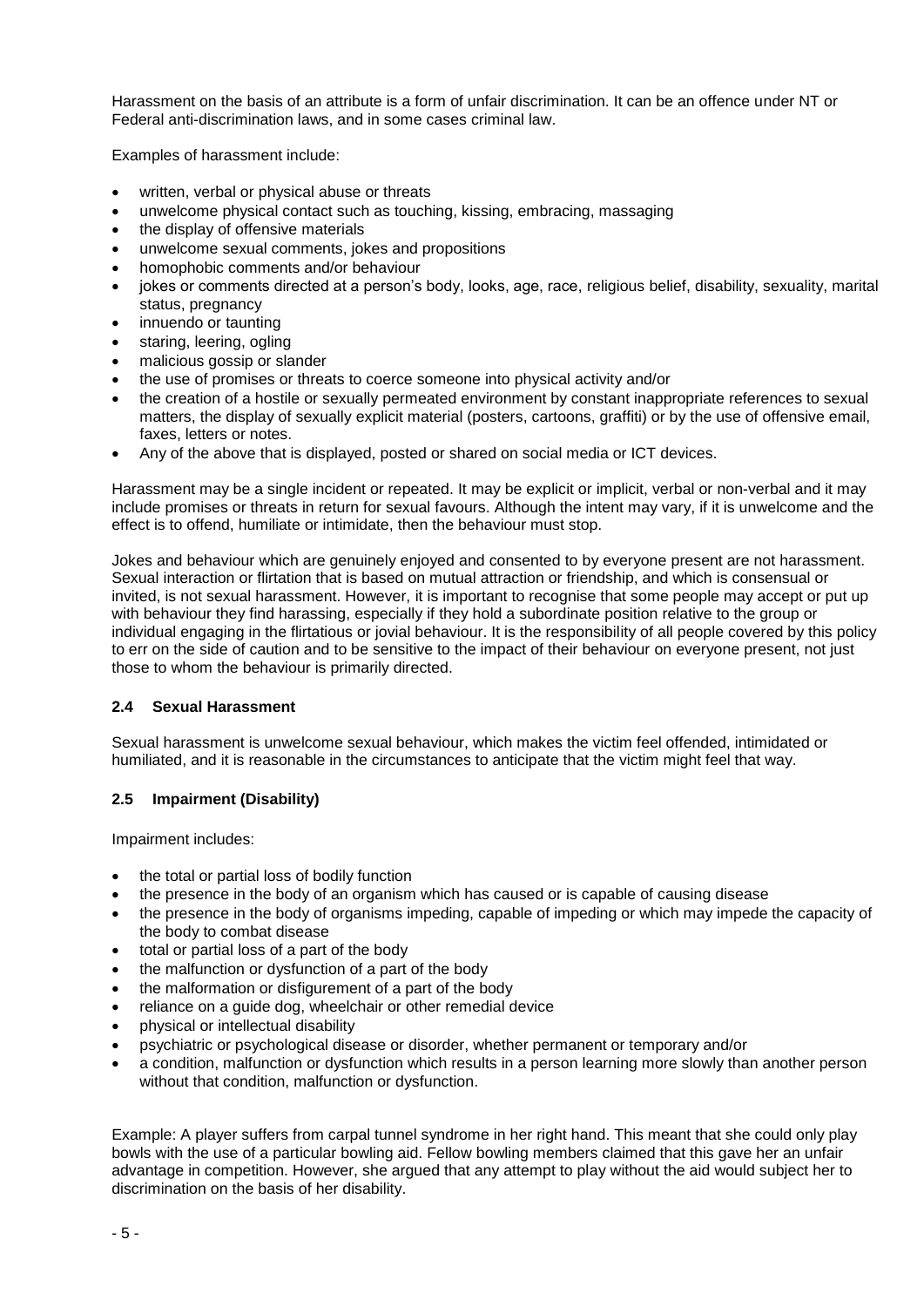# **2.6 Race Discrimination**

Racial discrimination involves a distinction, exclusion, restriction or preference based on race which has the purpose or effect of nullifying or impairing the recognition, enjoyment or exercise, on an equal footing, of any human right or fundamental freedom in political, economic, social, religious, cultural or any other field of public life.

Example: A cricket player complained of being subjected to regular racist comments during training and of not being selected in the A's despite his ability. He was told that his inclusion might lead to team disharmony.

# **2.7 Sexuality**

Discrimination on the basis of sexuality means treating a person less favourably because of their heterosexuality, homosexuality, bisexuality or transexuality.

Example: Members of a team of basketball players continue to taunt a fellow player about sexuality even after it is clear that the player finds the jokes offensive.

# **2.8 Pregnancy**

Discriminating against a woman because she is pregnant may be unlawful.

Example: A player is not selected based solely on the fact that she was pregnant, even though the player had medical approval to continue their involvement in competitive sport. Each sport may have individual cut off dates where after exclusion from pregnancy related participation is not considered discriminatory, based on legal and medical grounds as per Appendix 1.

#### **2.9 Age Discrimination**

Age discrimination means treating a person unfairly because of their age.

Age discrimination often arises because of stereotypes and incorrect assumptions about people's abilities, based on how old or young they are. It can occur against people of any age, and deny them the opportunity for full participation.

Exceptions may occur (see Appendix 1 – Exceptions/Exemptions).

# **2.10 Child – A person under 18 years of age.**

# **3 General Responsibilities**

#### **3.1 TSA**

TSA is responsible for taking all reasonable steps to prevent abuse, discrimination or harassment in our organisation and for ensuring the policy is well known throughout the organisation. This means we will take whatever steps necessary to ensure that everyone in the organisation knows:

- what abuse, discrimination or harassment means
- that it may be against the law, a breach of TSA Policy and the consequences of breaches to policy
- that it will not be tolerated and
- what steps will be taken if it is happening.
- **3.2** It is the responsibility of all TSA employees, coaches, scholarship coaches, sport pathway managers, volunteers and athletes to:
	- sign documents to acknowledge that they have read, understood and will comply with the policy, as attached on page 21
	- offer support to anyone who is being harassed and advise them where they can seek help and advice
	- maintain complete confidentiality if they provide information during the investigation of a complaint and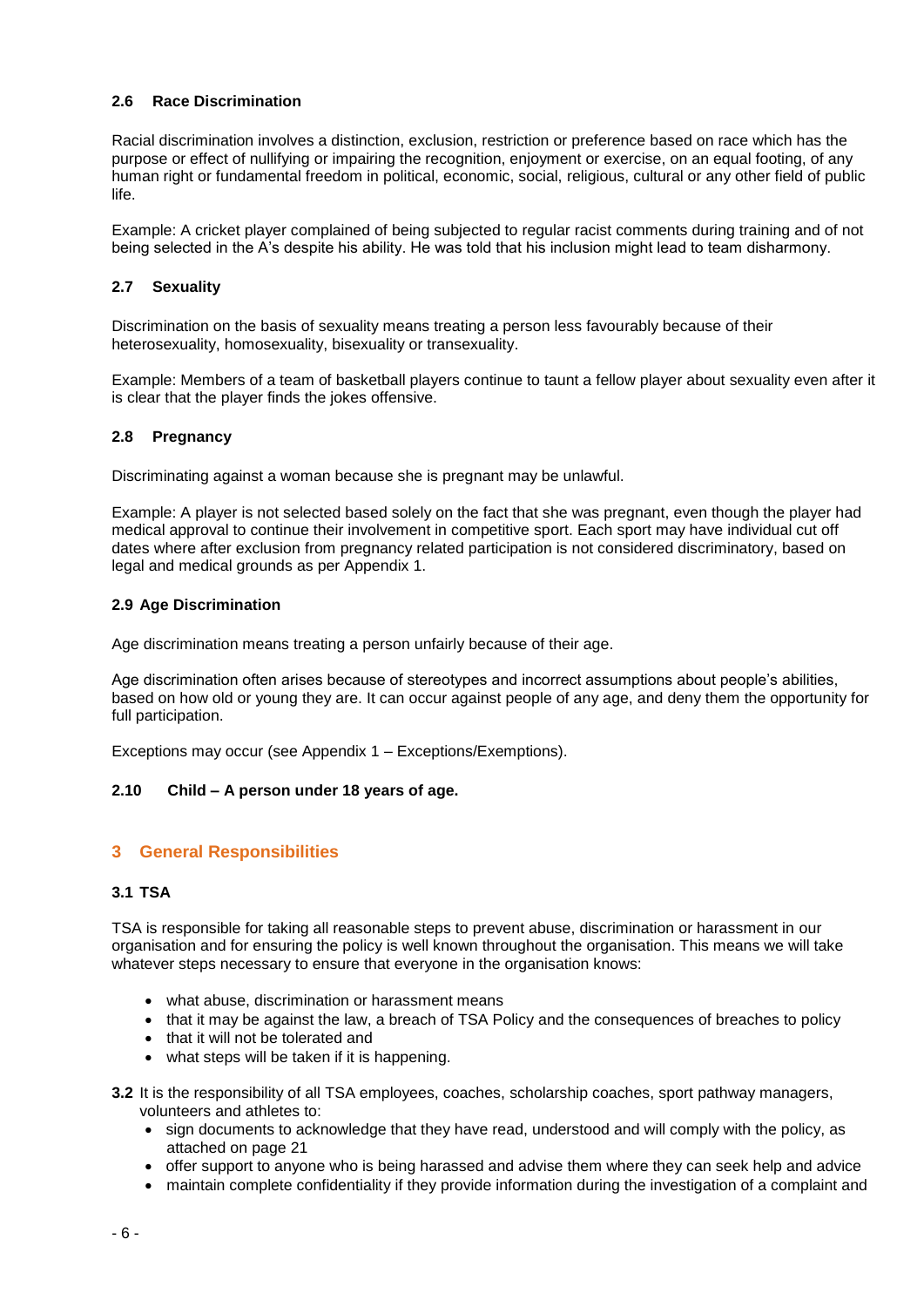- avoid gossiping or spreading rumours about harassment, outside giving information as part of a legitimate investigation process. Such behaviour can result in legal action for defamation.
- **3.3** TSA expects all TSA employees, sport employees, coaches, scholarship coaches, sport pathway managers, volunteers and athletes to:
	- not discriminate against, abuse, harass, ridicule or embarrass anyone covered by this Policy
	- be fair, considerate and honest in all dealings with others
	- treat all persons with respect, dignity and proper regard for their rights and obligations
	- respect the privacy of other persons
	- act at all times in a fair and sporting manner and in such a way as to ensure good relations within and between teams and other organisations
	- not engage in sledging during competition
	- discourage people not associated with the team from fraternising with team members during tournament, competitions and events, without the express authority of team management
	- refrain from intimate relations with anyone with whom they have a supervisory role or power over
	- refrain from any form of victimisation towards others
	- conduct themselves in a proper manner to the complete satisfaction of TSA so as not to bring themselves or the TSA into disrepute
	- not disclose to any unauthorised person or organisation information that is of a confidential or privileged nature concerning TSA or an individual associated with TSA
	- not promote, or pass on, exchange or publish information whereby that information may be of a confidential, offensive, malicious, scandalous, unsubstantiated or derisive type
	- not cyber-bully or post unauthorized images on social media or ICT devices
	- understand the possible consequences of breaching the Policy and/or
	- immediately report any breaches of the TSA Policy to the appropriate authority (See Section B).

# **4 NTIS Director Responsibilities**

**4.1** The TSA Director will ensure that:

- TSA provides and promotes an environment free from abuse, discrimination and harassment in relation to its employment functions, its scholarship functions and its provision of services
- all reasonable steps will be taken to prevent abuse, discrimination and harassment, ensuring TSA Policy and procedures are widely known through all levels of the organisations' activities
- appropriate procedures are identified to handle abuse, discrimination, harassment and other complaints (See Section B)
- Member Protection Information Officers (MPIO's) are identified and trained to provide information and support for complainants, staff, athletes, coaches and managers
- complaints shall be treated in an impartial, sensitive, fair, timely and confidential manner
- abuse, discrimination and sexual harassment reporting procedures are implemented and appropriate training is provided to those who manage and implement the Policy, widespread awareness and understanding of the issues is provided, and the Policy and procedures are monitored and reviewed regularly
- disciplinary action is in accordance with Points 1.3 and 1.4
- all employees or volunteers engaged in child related employment with children in the TSA programs have a relevant criminal history check clearance notice, in accordance with the requirements set out in the *Care and Protection of Children Act 2007*. Part 3.1.
- the complaints process is followed in accordance with Appendix 3.

# **5 Coach and Support Staff Responsibilities**

- **5.1** This group includes (as an example), TSA scholarship coaches, sport pathway managers, network coaches, team managers, TSA coach and athlete development staff. Coaches and support staff will:
	- agree to abide by the Policy
	- always use their position of power and authority to benefit athletes and TSA
	- make it clear to squad or team members that any unlawful discrimination including jokes, innuendo or sledging – based upon age, sex, race, impairment, sexuality, religious belief, marital status or pregnancy (or any other ground of discrimination covered by Northern Territory Anti-Discrimination Legislation) will not be tolerated
	- be aware of athletes' special requirements, with the intention of reasonably accommodating them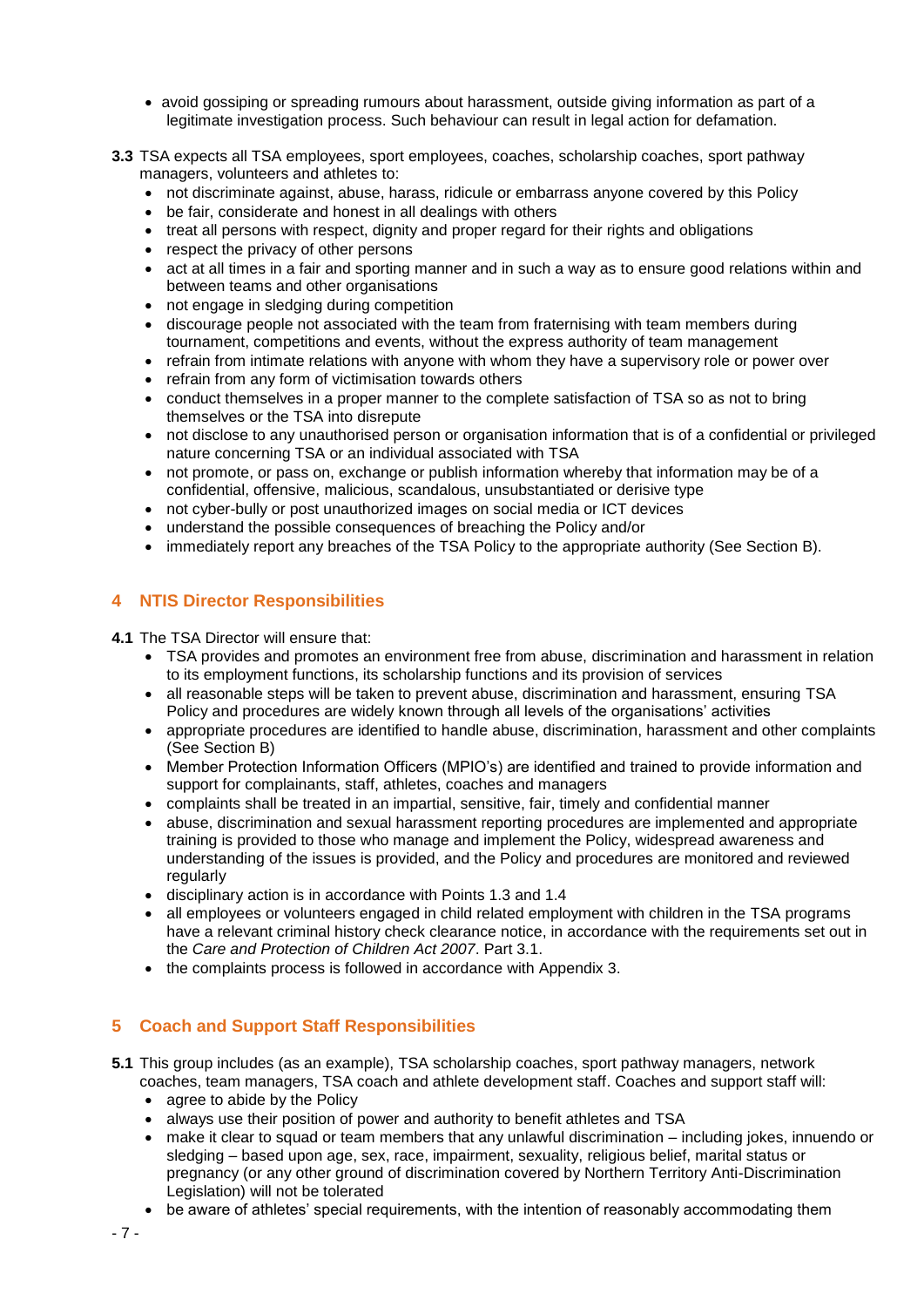- not look at, speak to or make contact with athletes in a manner which is unwelcome, intrusive, abusive, discriminatory, denigrating or inappropriate in the circumstances
- avoid intimate relations with athletes
- not unreasonably exclude or treat less favourably any athlete from playing or coaching activities on the basis of his or her race, sex, age, marital status, religious belief, sexuality, pregnancy or intellectual or physical impairment
- respond to concerns or allegations of breaches of this Policy promptly and
- report any suspected breaches of this Policy (See Section B).

# **6 Athlete Responsibilities**

- **6.1** All TSA scholarship holders shall at all times act in a sporting manner, having regard to principles of fairness and common courtesy. Athletes will:
	- cooperate with their team mates, coach, support staff and opponents
	- control their temper
	- respect the rights, dignity and worth of all participants regardless of their ability, gender or cultural background
	- refrain from making bullying, derogatory or demeaning remarks about other people
	- refrain from making racist or sexist jokes, or jokes about sexual preferences
	- refrain from using anti-gay, anti-women or racist slurs to taunt someone or to motivate better performance
	- not allow offensive pictures or graffiti to be visible
	- refrain from looking at or touching anyone in ways that make them feel uncomfortable
	- refrain from making uninvited sexual comments that offend, intimidate or humiliate
	- not discriminate against, abuse or harass anyone else
	- refrain from throwing tantrums on or off the field
	- avoid intimate relationships with their coach or support staff
	- respond to concerns or allegations of abuse, discrimination or harassment and
	- report suspected incidents of abuse, discrimination or harassment.

# **7 Intimate Relationships**

- **7.1** TSA takes the view that intimate sexual relationships between coaches or support staff and adult athletes, while not necessarily constituting unlawful harassment, can have harmful effects on the individual athlete involved, on other athletes, coaches or support staff, and on the sport's public image.
- **7.2** Such relationships tend to be exploitative because there is usually a disparity between coaches/support staff and athletes in terms of authority, maturity, status and dependence. Because there is always a risk that the relative power of the coach/support staff has been a factor in the development of such relationships, TSA takes the position that such relationships should be avoided by coaches/support staff working at all levels.
- **7.3** Should a sexual relationship develop between an athlete and an NTPS employee, then Human Resources (HR), the Department of the Attorney General and Justice, in conjunction with TSA, will investigate whether any action against the employee is necessary. HR needs to be contacted in the first instance.

Factors that may be relevant to consider are the age and maturity of the athlete relative to the coach/support staff, the financial or emotional dependence of the athlete on the coach/support staff and the likelihood of the relationship having any adverse impact on the athlete. If it is determined that the relationship is inappropriate, action may be taken to terminate the coaching/support staff relationship with the athlete. The findings of the investigation are to be forwarded to the Director of the TSA, to determine with HR, if further investigation or disciplinary action is appropriate.

- **7.4** Should a sexual relationship develop between an athlete and a coach or support staff, who is not an NTPS employee, then the sport will investigate to determine whether any action against that person is necessary. This will also need to be reported to HR and to the TSA Director to determine whether further action is required in accordance the TSA/NSO/PSB Partnership Agreement.
- **7.5** In the event that an athlete attempts to initiate an intimate sexual relationship, the coach/ support staff must take personal responsibility for discouraging such approaches, explaining the ethical basis for such action.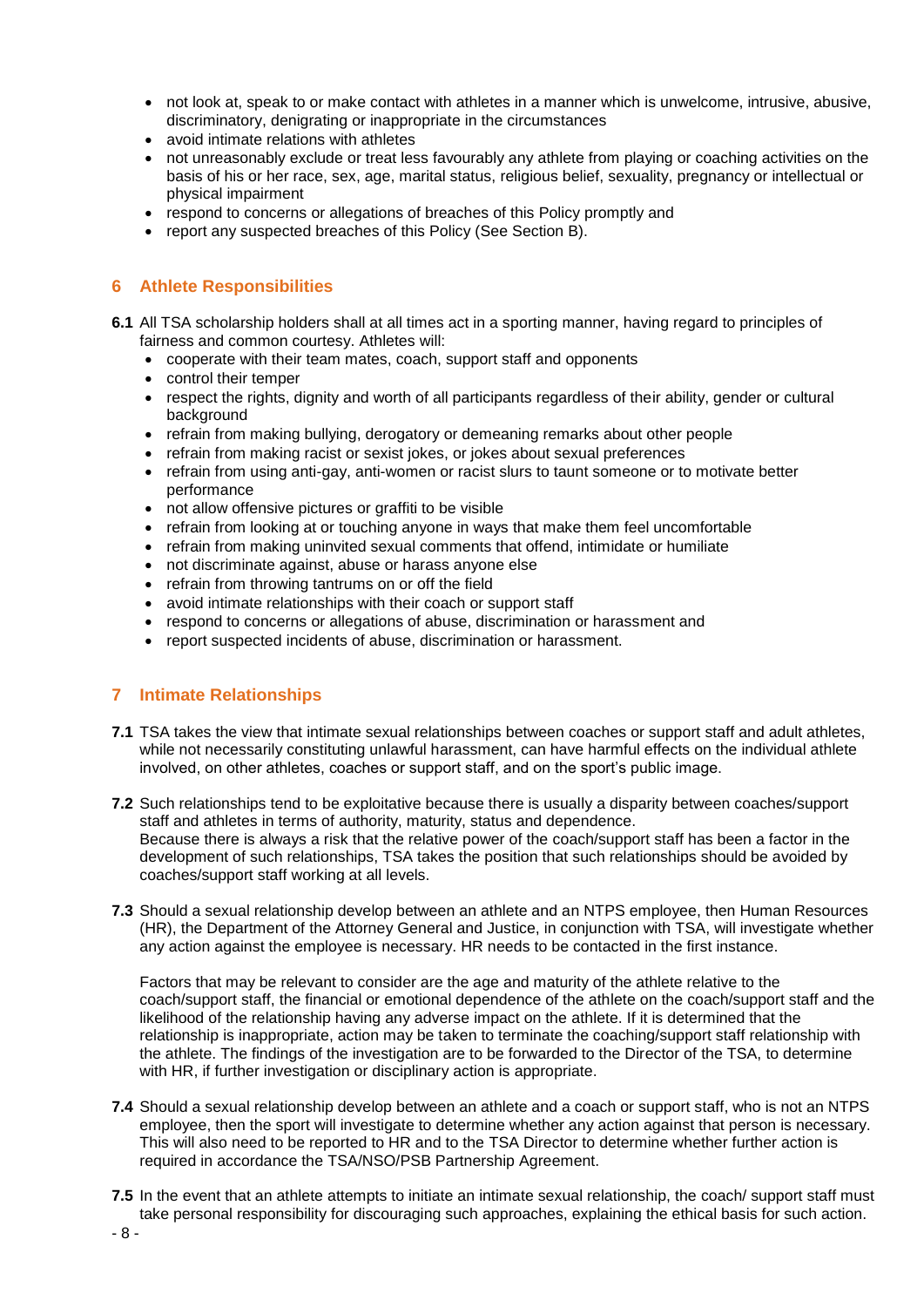The coach/support staff member must advise the TSA Director of the occurrence so it can be documented. The coach/support staff may wish to approach the TSA Member Protection Officer (MPIO) or Mediator if he/she feels harassed.

- **7.6** The TSA will display a sign at the TSA with the contact details and names of the Member Protection Information Officers both at the TSA and Jape Homemaker Village.
- **7.7** The law is always the minimum standard for behaviour within the TSA.
- **7.8** Sex with a child, of either the same or opposite sex, is a criminal offence.

# **8 Child Protection**

- **8.1** TSA is committed to ensuring that the safety, welfare and wellbeing of children are maintained at all times during their participation in activities run by TSA and support staff. TSA aims to promote a safe environment to children and to assist employees, coaches including volunteers and support staff to prevent, recognise and report child abuse. (See Appendix 2).
- **8.2** TSA coaches and support staff have a duty of care to ensure that all under-age team members are supervised and/or chaperoned at all times whilst engaging in training, competition or travel. Also note State Member Protection requirements when travelling to other States and Territories in Australia as you may be required to hold a valid working with children notice before entering, to work with children.
- **8.3** Any person involved in the instruction, leadership, management and/or coaching of any athletes under the age of 18 years will be asked to undergo screening procedures as required under the *Care and Protection of Children Act 2007*.
- **8.4** TSA will deal with allegations involving abuse, suspected abuse of children promptly, sensitively and in accordance with this Policy. Under the *Care and Protection of Children Act 2007*, any person who believes, on reasonable grounds, that a child has suffered or is suffering maltreatment shall as soon as is practicable, report the material facts to Family and Children's Services (FACS) or a member of the NT Police Force.

# **9 Disciplinary Action**

- **9.1** Disciplinary action will be taken by TSA against anyone who is found to be in breach of this Policy as per Section A.
- **9.2** Disciplinary action will also be taken against anyone who victimises or retaliates against a person who has complained of abuse, discrimination or sexual harassment.
- **9.3** The discipline will depend upon the severity of the case, and may involve an apology, counselling, suspension, summary dismissal or any other forms of action deemed appropriate.
- **9.4** Child abuse or suspected child abuse will be referred immediately to Family and Children's' Services (FACS) or the NT Police under Mandatory Reporting legislation. Harassment or bullying will be dealt with by way of the grievance procedures, or referral to the Community Justice Centre or Anti-Discrimination Commission.

# **10 Confidentiality**

**10.1** TSA Management is responsible for implementing this Policy and will keep confidential the names and details related to abuse, discrimination and/or harassment complaints, as is mandatory for athletes under 18 years of age, unless disclosure is legally necessary as part of disciplinary or corrective procedures.

# **11 Clearance Notices**

**11.1** As of 1 July, 2008 it will be compulsory for anyone engaged in child related employment to have a valid clearance notice that is in force, under Section 3.1 of the *Care and Protection of Children Act 2007*.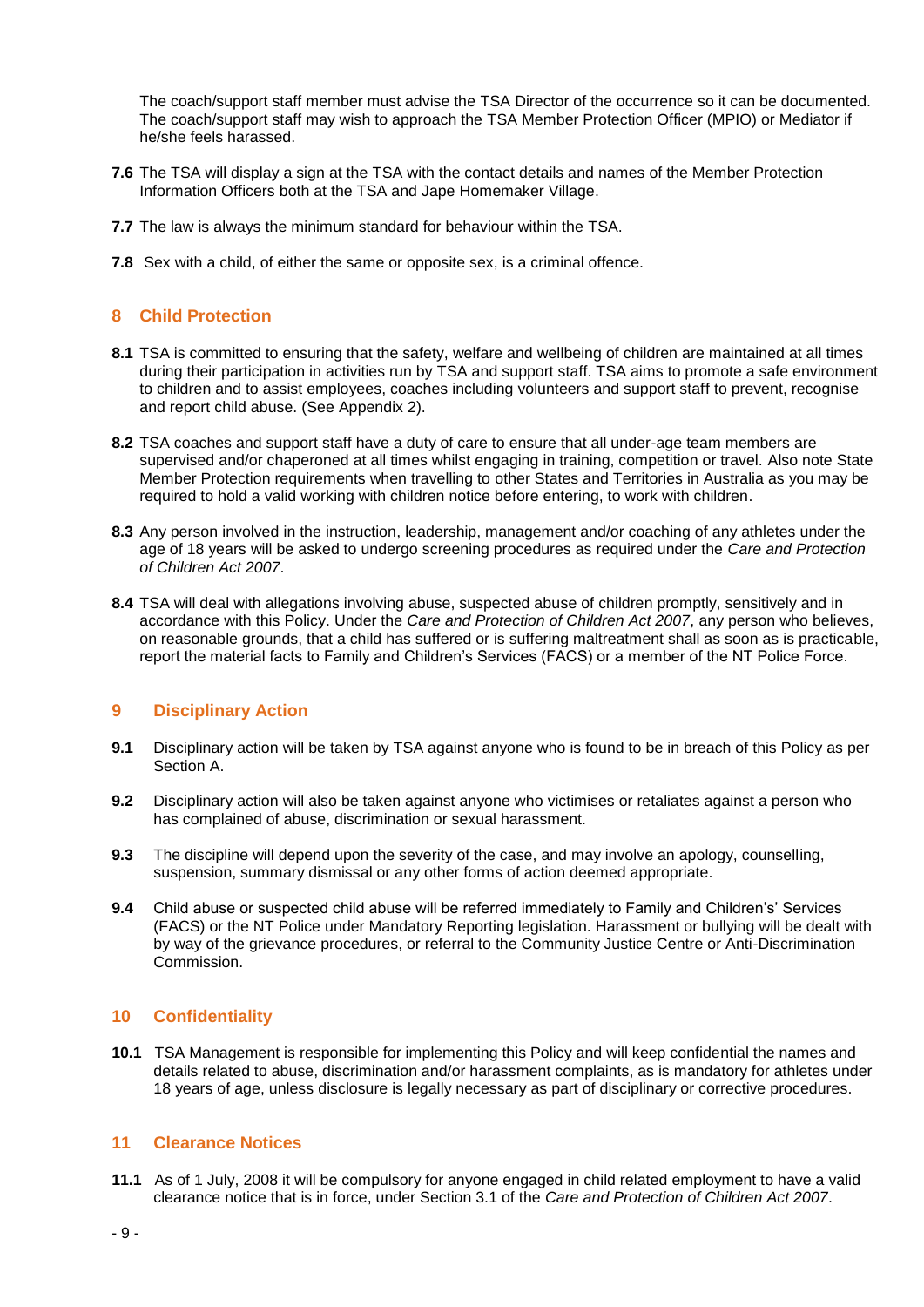SAFENT is the screening authority to make assessments and approvals for those who can/cannot work with children. This includes all paid employees and volunteers.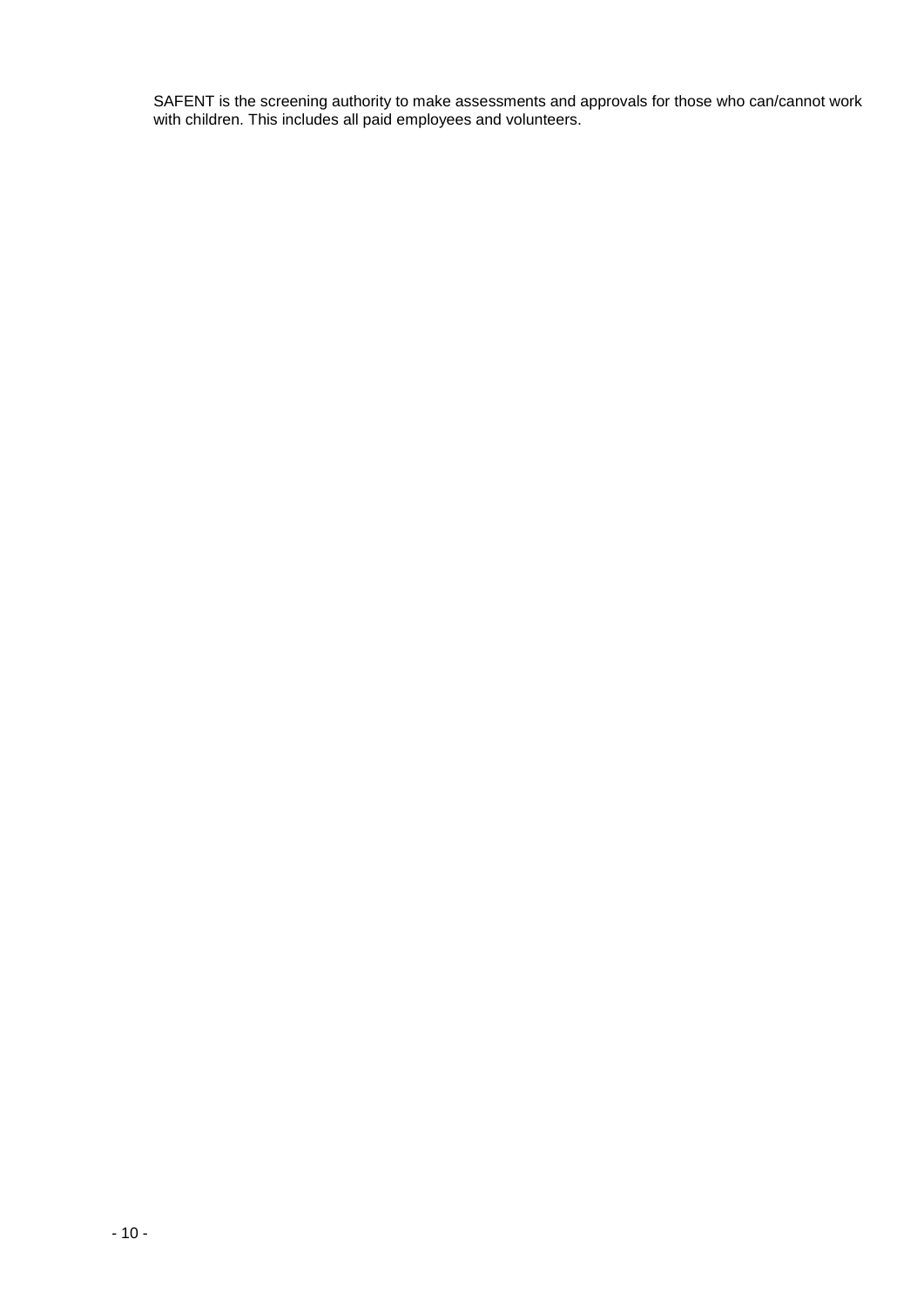# **B. Procedures for Handling Allegations of Discrimination and Harassment**

TSA undertakes to deal with any complaints brought to the TSA concerning a breach of this Policy sensitively, promptly and respecting the privacy rights of individuals concerned.

Should a complaint or grievance arise, TSA encourages the complainant to consider the following options:

# **1 Procedural Steps**

**1.1** The complainant may wish to approach the person(s) causing the problem – and ask them to stop the behaviour.

**1.2** If the behaviour continues – or if it is not reasonable to approach the person – contact either:

- a supervisor, coach or support staff or a
- a Member Protection Information Officer (MPIO) for information and support on procedures (including police notification if such notification is required).

# **1.3 The MPIO's are able to help in several ways. They can:**

- listen and provide moral support
- give information, where appropriate, on self-help measures, such as direct discussion with the person concerned
- clarify whether the behaviour being experienced constitutes abuse, unlawful discrimination or harassment, or legitimate supervisory/behaviour
- if it appears that the conduct is abuse, unlawful discrimination or harassment, explain the course of action available to deal with the harassment, from informal/internal measures through to formal/external complaints
- recommend that the matter be referred to the Community Justice Centre (1800 000 473) for assessment of suitability for mediation
- depending on the nature and seriousness of the matter provide referral to other organisations such as the Anti-Discrimination Commission or the Police for enquiries and complaints
- accompany the person through the process and/or
- follow up with the person, after appropriate action has been taken, to ensure that they are satisfied with the resolution.
- **MPIO's do not:**
- Investigate complaints, advocate, represent people, advise people on what to do, mediate or intervene.
- **1.4** If the behaviour appears to constitute unlawful discrimination the complainant may wish to seek the advice of the Community Justice Centre or make a complaint directly to the Anti - Discrimination Commission.
- **1.5** If the behaviour involves cyber bullying and harassment, or the posting of explicit images, the matter is referred to the NT Police.

# **See Appendix 3**

# **2 Right to Appeal**

Both parties to a complaint have the right to appeal the decision and seek the recommendation of a panel if the matters of procedure, bias, or fairness are called into question. An appeals panel, made up of members other than those who formed the original review panel, will handle formal appeals.

The appeals panel can comprise a representative from these organisations –Community Participation, Sport and the Arts, Community Justice Centre, Anti-Discrimination Commission, Employee Assistance Service, community justice and/or Sports Lawyer depending on the nature of the complaint. The Chairperson could be a member from the Anti-Discrimination Commission.

For NTPS employees, Management of Grievances policy is located at: http://internal.dtc.nt.gov.au/policies-and-resources/human-resources/behaviour-and-culture/workplace-behaviours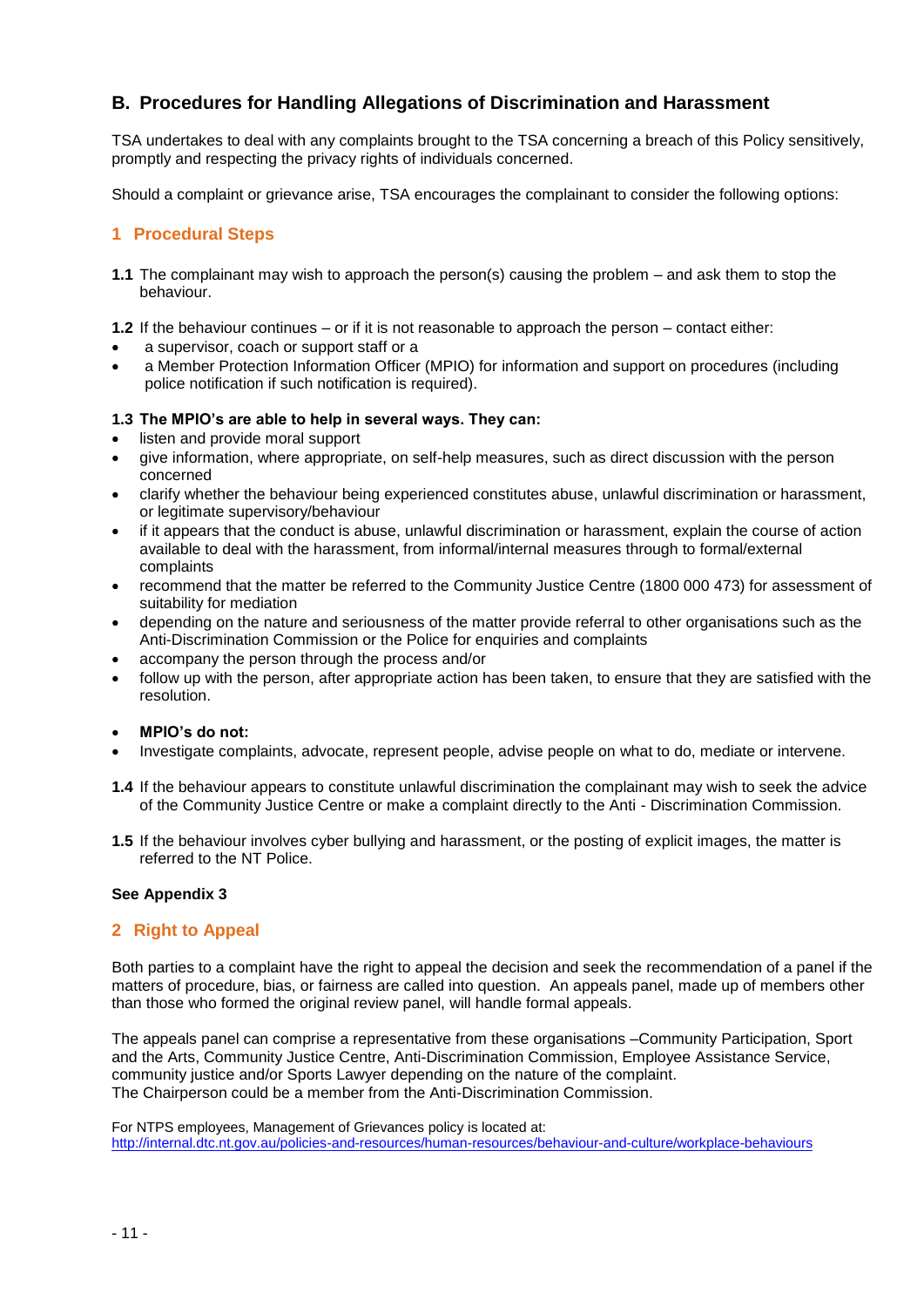# **C. Procedures for Handling Allegations of Child Abuse**

TSA will deal with allegations involving the abuse, or suspected abuse, of children in a strictly confidential manner and with sensitivity. This is in the best interests of all parties involved. The matter will only be discussed within the TSA with the Member Protection Information Officer (MPIO) who has been appointed and trained to address harassment and abuse issues.

All reports will be handled within the Mandatory reporting guidelines/legislation of the *Care and Protection of Children Act 2007,* refer to point 2.3.

In all instances, the matter will need to be referred to the Executive Director Community Participation, Sport and the Arts, NT Police and/or FACS. It is not the responsibility of TSA to investigate the allegation.

# **1 Types of Allegations**

- **1.1** An employee, coach/support staff including volunteers or athletes may suspect abuse of a child on reasonable grounds when:
- a child tells them they have been abused
- someone else tells them a child has been abused
- a child tells them they know someone who has been abused (often they are referring to themselves)
- they observe a child's behaviour and/or injuries, and their knowledge of children leads them to suspect abuse or
- they observe another person's abuse of a child.
- **1.2** A person within TSA, or TSA itself may also receive allegations that:
- a person within TSA has abused a child that is involved in an TSA program for example, a TSA scholarship athlete
- a person within TSA has abused a child outside TSA jurisdiction (for example, a junior athlete that a TSA coach coaches for a NT organisation or club) or
- a person outside of TSA (for example a teacher or family member) has abused a TSA scholarship athlete.
- **1.3** These allegations may be made by the child, his or her parents, or another person involved with TSA. Where the allegation comes from is not as important as who the alleged offender and alleged victim are.
- **1.4** Allegations of the first two dot points under Point 1.2 will generally be the only ones about which TSA may have the right to make further enquiries in accordance with the rules and regulations. These allegations must be immediately reported to a member of the NT Police Force and Family and Children's' Services and the Executive Director Community Participation, Sport and the Arts. An allegation of the third type under Point 1.2 should, in all cases, simply be reported to the relevant authority and the organisation should consider any steps it can reasonably take to prevent that abuse, or similar incidents, occurring again.

# **2 Initial response**

- **2.1** Where allegations are made regarding child abuse or someone suspects a child has been abused, the person receiving the information must treat the matter with great sensitivity. The initial response of the person to whom the child confides is crucial to the wellbeing of the child. It is important for the person receiving information to:
- listen to and believe what the child says
- reassure the child that what has occurred is not the fault of the child
- ensure the child is safe
- be honest with the child and explain that other people may need to be told in order to stop what is happening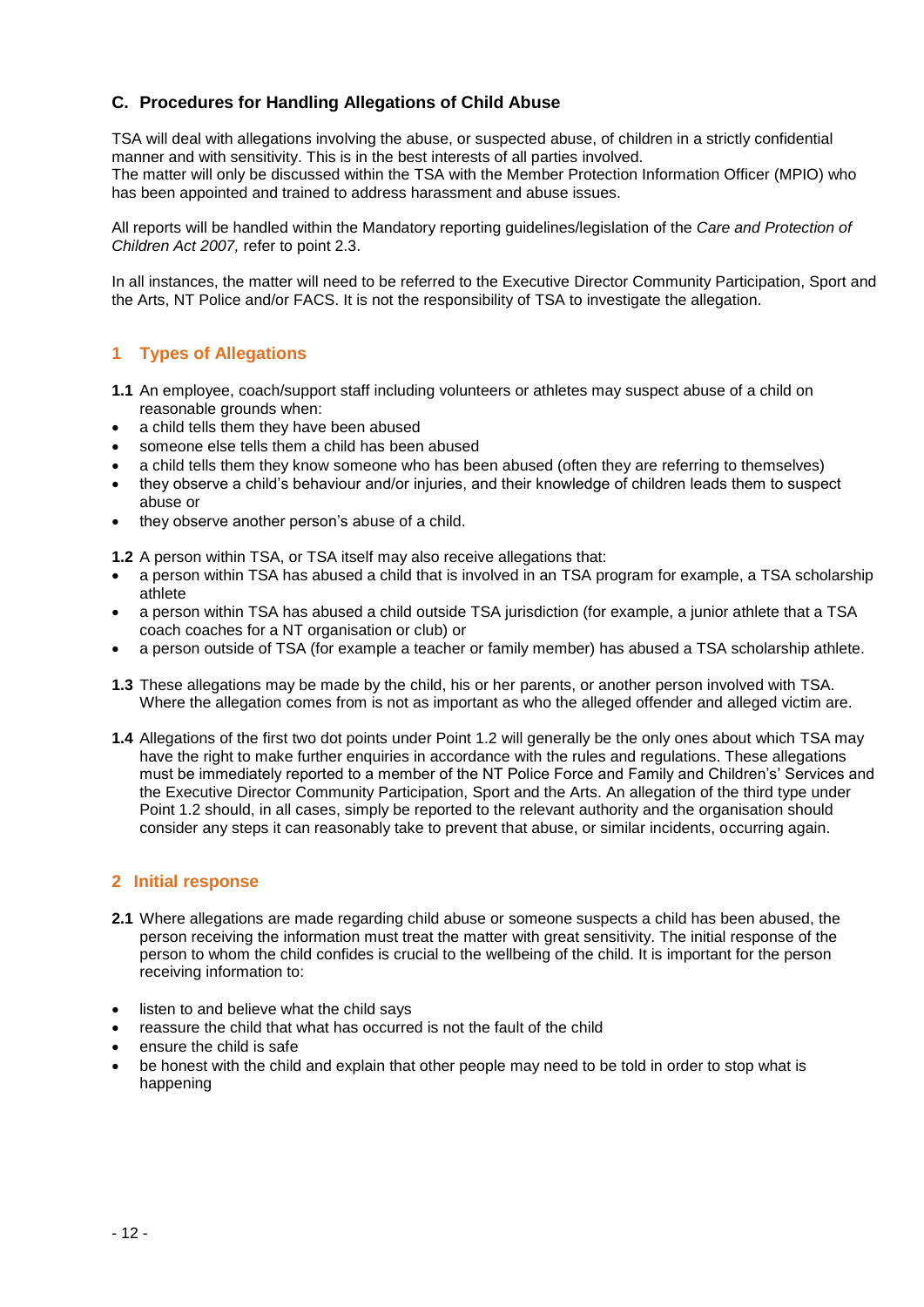- ensure that what the child says is quite clear, but do not elicit detailed information about the sexual abuse
- obtain and document the following information:
	- o the child's name, age and address
	- $\circ$  the person's reason for suspecting abuse (that is, observation, injury or information)
	- $\circ$  the person's assessment of danger posed to the child, including information relating to the alleged perpetrator
	- o what arrangements, if any, exist for the immediate protection of the child and
	- o what involvement, if any, other agencies have in dealing with the suspected incident.
- make direct and confidential contact with the MPIO. Consult with the MPIO on how to proceed (for example, reporting to the relevant NT authority) and how to make a confidential and factual written report and
- ensure there are procedures in place to protect the confidentiality of reports (paper and electronic versions). All reports will be handled within the Mandatory reporting guidelines/legislation within the *Care and Protection of Children Act 2007*. Refer to Section B, Point 2.3.
- **2.2** If there is any doubt about whether the allegation should be reported, the relevant NT authority (for example, NT Police and Family and Children's Services) must be consulted.
- **2.3** Any person who believes on reasonable grounds that a child has suffered or is likely to suffer harm or exploitation because of an act or omission by someone who is, or is not a parent of the child, must formally report that belief or knowledge to Family and Children's Services (FACS) and a member of the NT Police Force for investigation. The toll free number for FACS is 1300 653 227.
- **2.4** The alleged offender may be suspended pending the results of an investigation by the relevant authority, as per disciplinary procedures at Points 1.3 and 1.4. If the alleged offender is an NTPS employee, action will be taken in accordance with the *Public Sector Employment Management Act*.
- **2.5** Where an accredited coach has been permanently suspended from a position because it was found that he or she abused a child, the NT sporting organisation (NTSO) must inform the National Sporting Organisation (NSO) so it can decide whether the coach has breached the NSO's Coach's Code of Ethics plus the NSO's Code of Conduct. A person under the age of 16 may be able to hold a NSO's coach accreditation under supervision of an adult holding an equivalent accreditation.
- **2.6** Where a matter has resulted in the suspension or dismissal of a person, the NSO, NTSO, regional bodies and clubs within the sport must be informed so that they can implement safeguards to prevent other clubs from engaging the services of the offender. Care should be taken with the way this is communicated to other agencies to ensure that any statements made are accurate and not defamatory.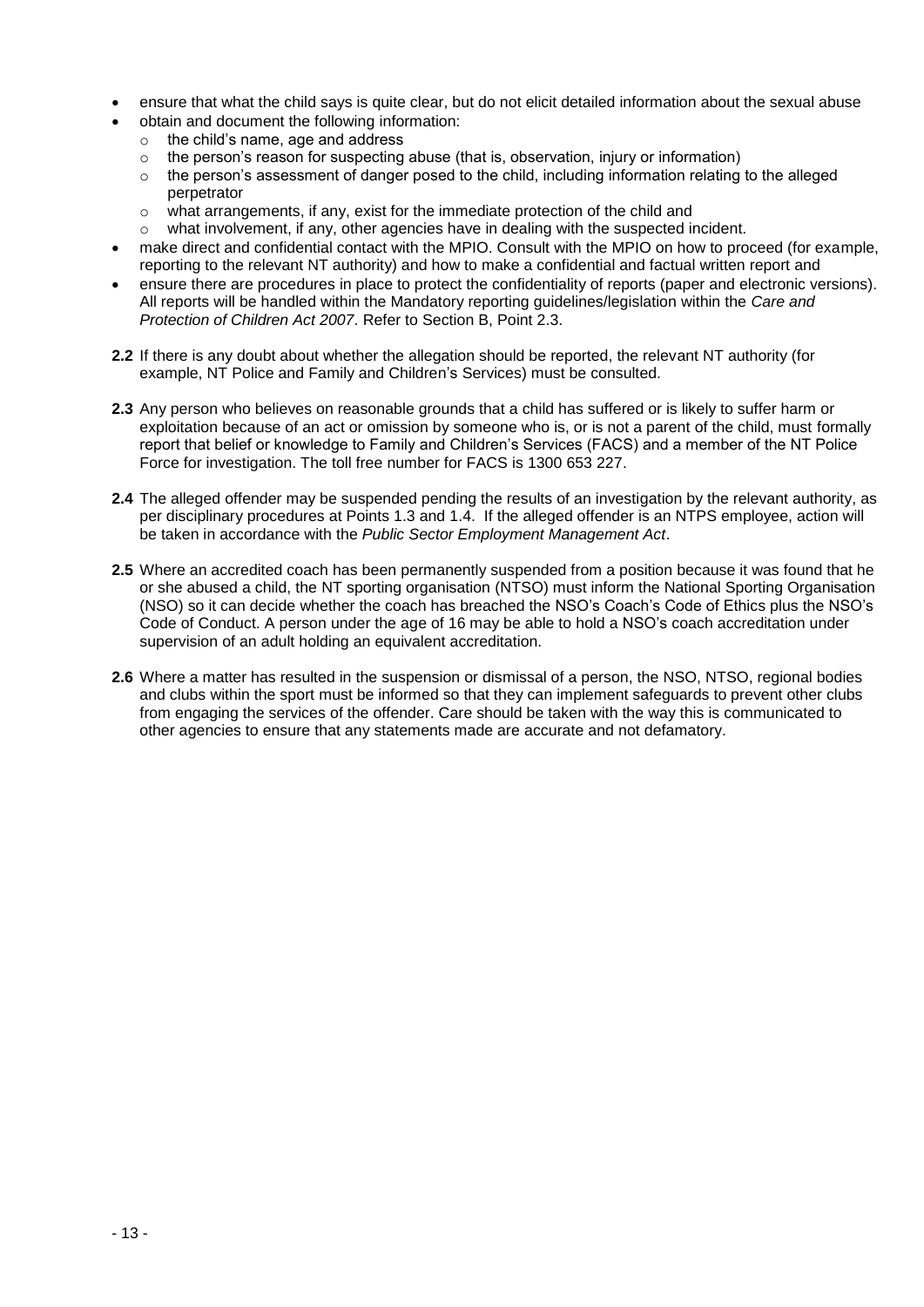# **Exceptions and Exemptions**

Both Northern Territory and Federal Equal Opportunity laws contain exceptions that allow certain kinds of lawful discrimination, for practical and common sense reasons. The Anti-Discrimination Commission (NT) can also grant exemptions, to allow Associations to lawfully discriminate in certain circumstances. For more information about this, Associations should contact the NT Anti-Discrimination Commission, on (08) 8999 1444 or 1800 813 846.

#### **Disability**

Organisers of a sporting activity may restrict to people who can effectively compete. For example, it would be lawful for the organisers of a national selection trials or Para-Olympic team to restrict the participation in those events to persons with a general or particular disability.

#### **Sex**

People of one sex may be excluded from participating in a competitive sporting activity in which the strength, stamina or physique of competitors is relevant. This does not apply to a sporting activity for children under the age of 12 years.

# **Age**

It is lawful to hold competitions for relevant age groups such as Under 13, Under 18, Under 21, 35 and over. However, it is unlawful to select officials or coaches for sporting activities on the basis of age alone, if that person can effectively undertake the task. For example, if a sport set a minimum age for coaching or officiating duties or for attending an accredited coaching course, it would have to demonstrate that the age limit is necessary because the position requires a certain level of maturity, experience in the sport or professional qualification. A person under the age of 16 may be able to hold a NSO's coach accreditation certificate under the supervision of an adult holding an equivalent accreditation.

# **Pregnancy**

Anti-discrimination laws around Australia have made discrimination on the ground of pregnancy unlawful and this includes participation in sport. It therefore may be unlawful for a club or association to prevent a woman from playing her chosen sport while pregnant.

The decision of whether or not a pregnant woman should continue playing and for how long should be hers to make in consultation with her doctor and her club.

Under some circumstances exceptions may apply to pregnant employees or volunteers.

#### **HIV/AIDS**

It is only lawful to discriminate on the basis of a person's HIV/AIDS status where the discrimination is reasonably necessary to protect the health and safety of other persons. However, this exception only rarely applies.

Example: A basketball player informed his coach that he had been diagnosed as HIV positive. Upon hearing this, the coach dropped the player from the team. There was no assessment made in relation to the player's ability to compete effectively, and necessary precautions to protect both his health and safety and other player's health and safety.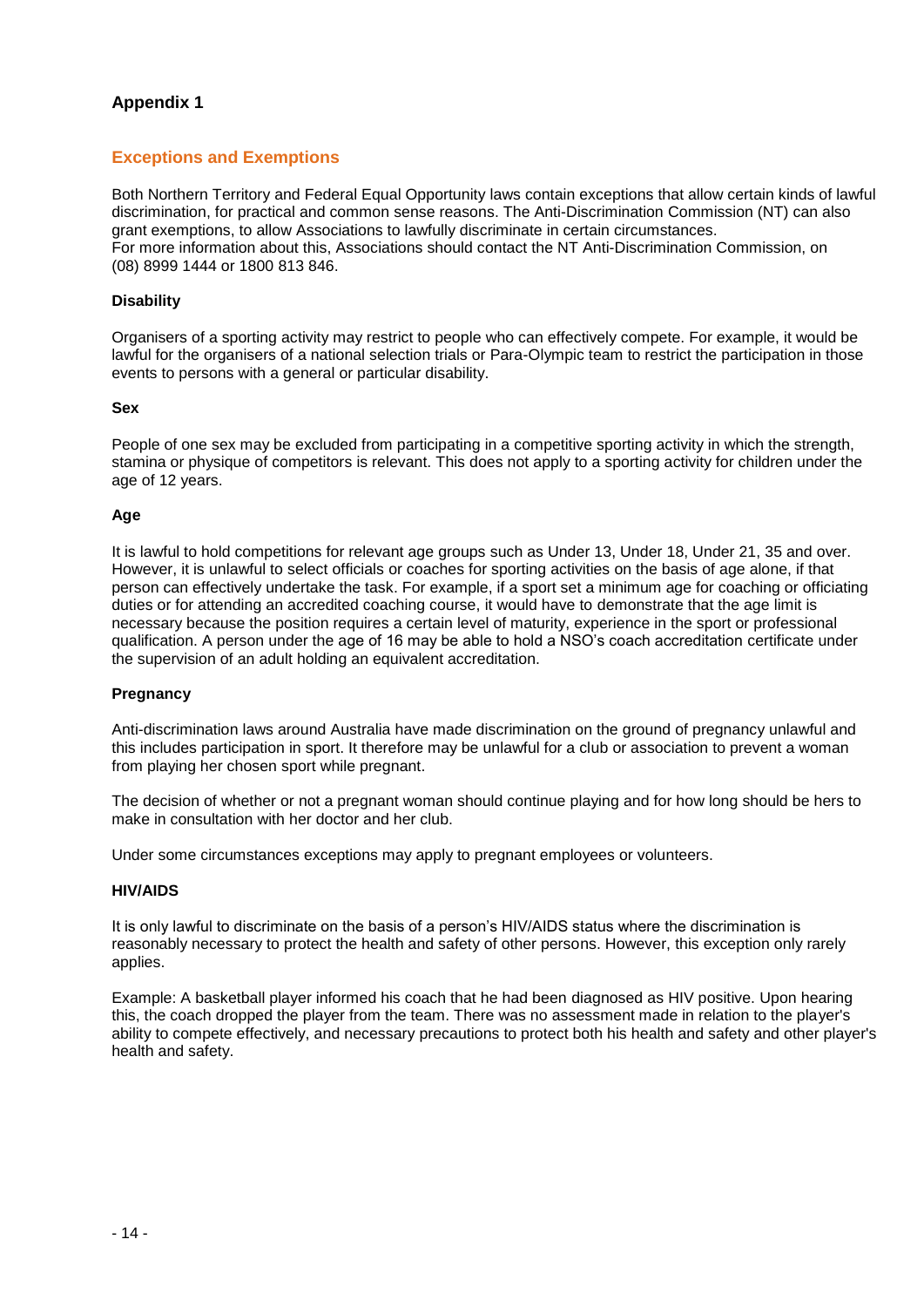# **Definition of Child Abuse in Sport**

#### **What is child abuse?**

Child abuse is a term used to describe ways in which children are harmed, usually by adults and often by those they know and trust. It includes physical abuse, which results in non-accidental injuries; emotional abuse, which causes psychological or emotional damage; neglect, which results in ill health; and sexual abuse, which includes a range of sexual activity and exploitation of children that can result in physical or psychological damage.

Child abuse is illegal in all states and territories of Australia. Although the legal definition of a 'child' varies from jurisdiction to jurisdiction and from legislation to legislation, for the purposes of this policy, a child is defined as a person less than 18 years of age.

#### **Child abuse in sport**

During sport, various behaviours can amount to child abuse. Unfortunately while most people know that some behaviour is 'bad coaching', they often don't know that some bad behaviour can also be abuse. Here are examples of behaviour that is abuse.

#### **Non-accidental injury to children participating in sport**

Most children will collect cuts and bruises in their daily lives, and certainly through their involvement in sport, but some physical injuries or bruising can only be caused non-accidentally.

#### **Inappropriate training**

People working with children in sport must tailor training programs to ensure that they are appropriate for the strength, coordination, skill and emotional levels of children. Training techniques that give extra physical loads to children as 'punishment' can be dangerous to the health of children who are already physically tired.

Effective training techniques will also take into account the emotional individuality of children. Children should be emotionally prepared for an activity in order to perform it confidently and without anxiety. They respond differently to the challenges of sport, and what is 'pushing' (by a coach or a parent) to one child may be emotionally destructive to another. Physical abuse also includes giving children illegal or inappropriate drugs that may affect their physical or psychological development.

#### **Emotional abuse**

It is not appropriate to address children in a derogatory way when their performance is not to the coach's liking. Nor is it appropriate to demean their performance in front of others or, even if speaking to them individually, to refer to physical attributes (for example, weight or clumsiness) to make them perform better. Coaches should ensure that they do not give only negative feedback on performance. Providing constructive feedback on the negatives and praise for the positives is a more appropriate way to coach children.

#### **Inappropriate touching**

In some sports it may be necessary for a coach or trainer to have physical contact with children in order to demonstrate technique. Such contact must be necessary and appropriate to the situation and always professional. It is good practice for coaches to firstly ask the athletes for permission. Inappropriate touching can include lengthy or uninvited contact.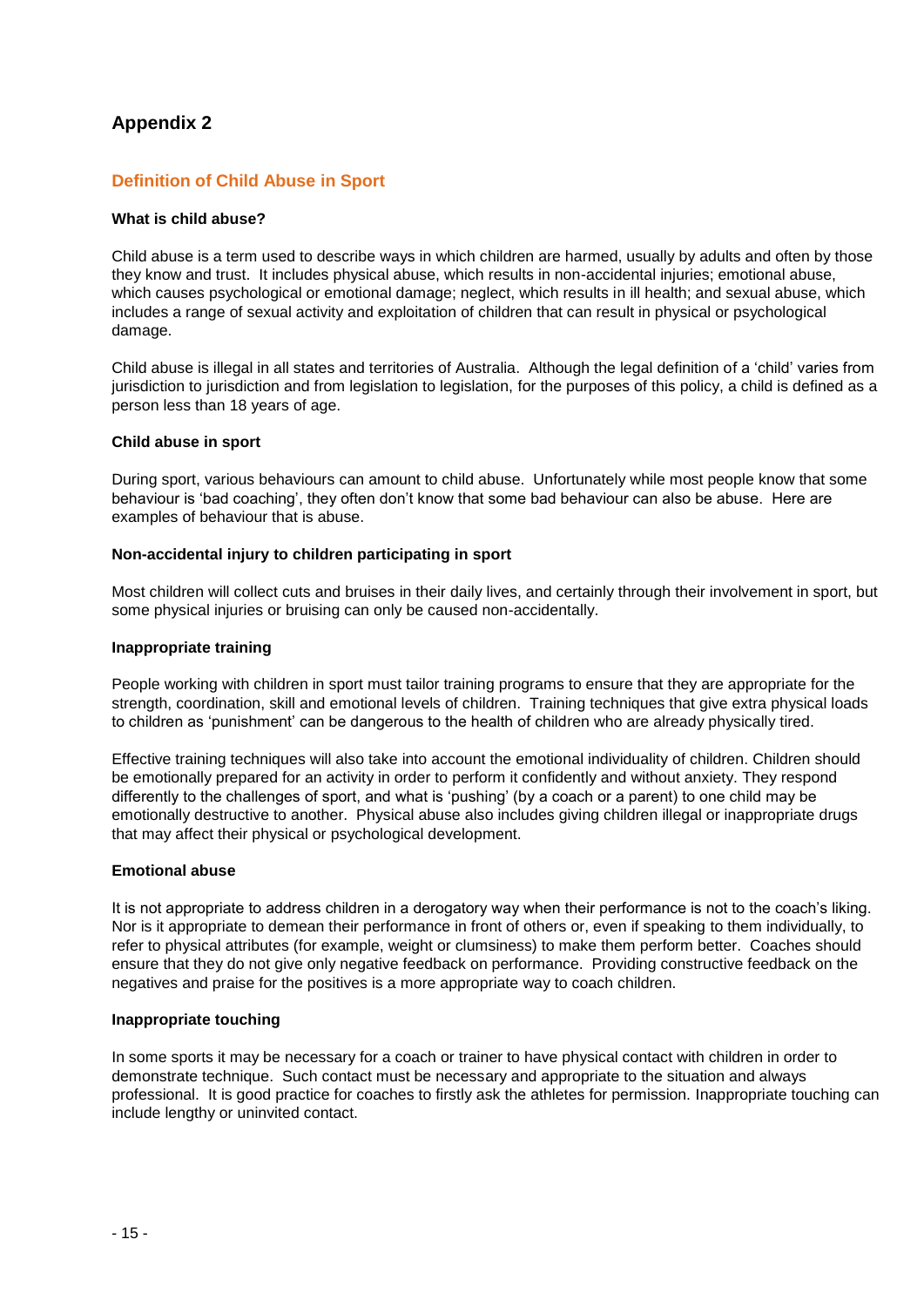#### **Sexual abuse**

Sexual abuse is a criminal offence involving a range of sexual activity between a child and a person who is older, or has power, authority or control over a child. This abuse encompasses a wide range of behaviour from, for example, engaging a child in sexual conversation, showing sexual pictures to a child and exposing one's genitals, to sexual touching and invasive sexual acts.

Sexual abuse can involve forcing, tricking, bribing, threatening, emotionally manipulating or pressuring a child into sexual activity even if the child has, or appears to have, consented. Note that children 16 years and under cannot legally consent to sexual acts.

Sport is vulnerable to child sexual abuse because coaches, managers, officials and volunteers are able to assert authority and power over children. Unfortunately, sexual offenders take advantage of such positions of trust and authority.

#### **Other sensitive areas**

People working with children in sport should be aware of age sensitivities and cultural or religious differences, and how these may change the way people look at certain activities. For example, privacy in showers or at athlete weigh-ins could be an issue. Working with children with physical and emotional disabilities may also require careful and sensitive handling.

Coaches from diverse backgrounds, and people working with children of diverse origins, will need to adjust work practices and be sensitive to the different way in which their actions and behaviour may be seen and interpreted.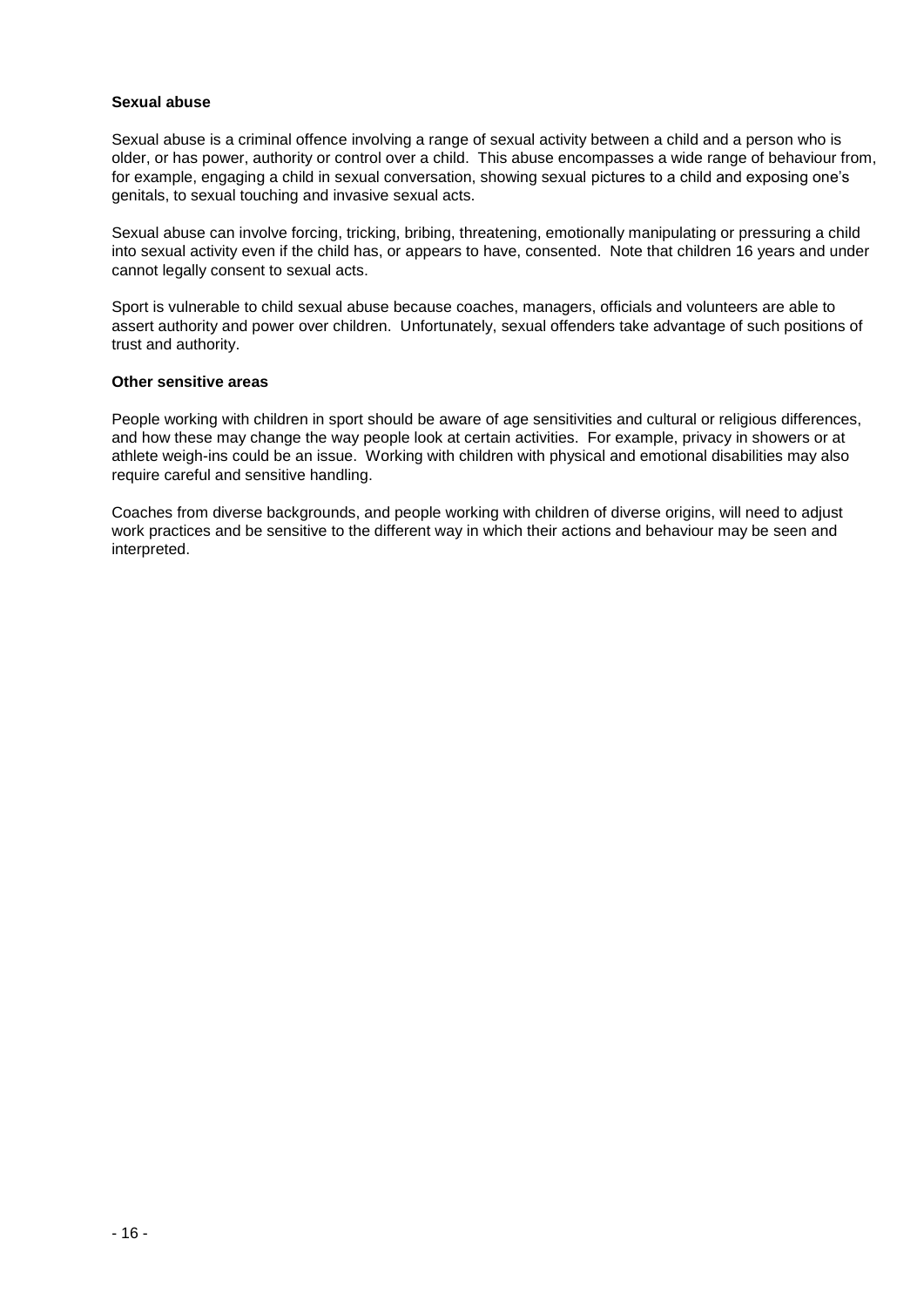# **Complaints Process**

# **NTPS Employees**

For NTPS employees making complaints against other NTPS employees, refer to the Grievance Resolution flowchart at: http://internal.dtc.nt.gov.au/policies-and-resources/human-resources/behaviour-andculture/workplace-behaviours

#### **Non-NTPS Employees**

For Non NTPS employees making a complaint concerning a person/s involved with an TSA program, refer to the following:

| <b>Complaint options</b>                                                                                                                                                                         | <b>Roles and responsibilities</b>                                                                                                                                                                        |
|--------------------------------------------------------------------------------------------------------------------------------------------------------------------------------------------------|----------------------------------------------------------------------------------------------------------------------------------------------------------------------------------------------------------|
| Step 1: Self-management<br>The person with the complaint tries to resolve<br>the problem directly with the person who has<br>upset them.                                                         | <b>Member Protection Information Officers</b><br>Trained to be first point of contact. Provide<br>impartial, confidential and timely support<br>throughout the process.                                  |
| Step 2: Obtaining information and support<br>The person with the complaint seeks<br>information and support to help sort out the<br>problem.                                                     | Others who can also provide information<br>and support<br>Includes: Board members, coaches, officials<br>and governing bodies, NTSO, parents and<br>pathway managers.                                    |
| Step 3: Informal internal process<br>Usually appropriate for less serious<br>allegations. Emphasis is on resolution using<br>counselling, education and mediation rather<br>than substantiation. | <b>Management</b><br>Attempt resolution if an issue is observed or<br>brought to their attention. Inform TSA Director<br>if matter is serious or criminal. Under law,<br>may need to report child abuse. |
| Step 4: Formal internal process<br>Involves submission of a written complaint to<br>the TSA Director. Usually involves<br>investigation and/or conciliation of the<br>complaint.                 | <b>TSA Director</b><br>Investigates and/or mediates, where<br>appropriate. Decides on appropriate<br>disciplinary action in accordance with this<br>Policy or the TSA (Athlete) Disciplinary<br>Process. |
| Step 5: An appeals process<br>Either party is entitled to appeal if unhappy<br>with the process or the outcome of the<br>investigation.                                                          | <b>Appeals panel</b><br>The appeals panel reviews the decisions and<br>actions from the TSA Director to either uphold<br>or amend the decision and actions.                                              |
| Step 6: External options<br>A person with a complaint may approach an<br>external body for advice or to lodge a<br>complaint at any time.                                                        | NT Anti-Discrimination Commission,<br>Family and Children's Services or NT<br><b>Police</b><br>Investigates complaints suspected of being<br>unlawful.                                                   |

#### **Note:**

- People with complaints can select any option or seek external assistance at any stage.
- Those with complaint handling and decision-making roles need to ensure that they have no actual or perceived conflict of interest. If there is a perceived conflict of interest, it needs to be declared and approved before proceeding.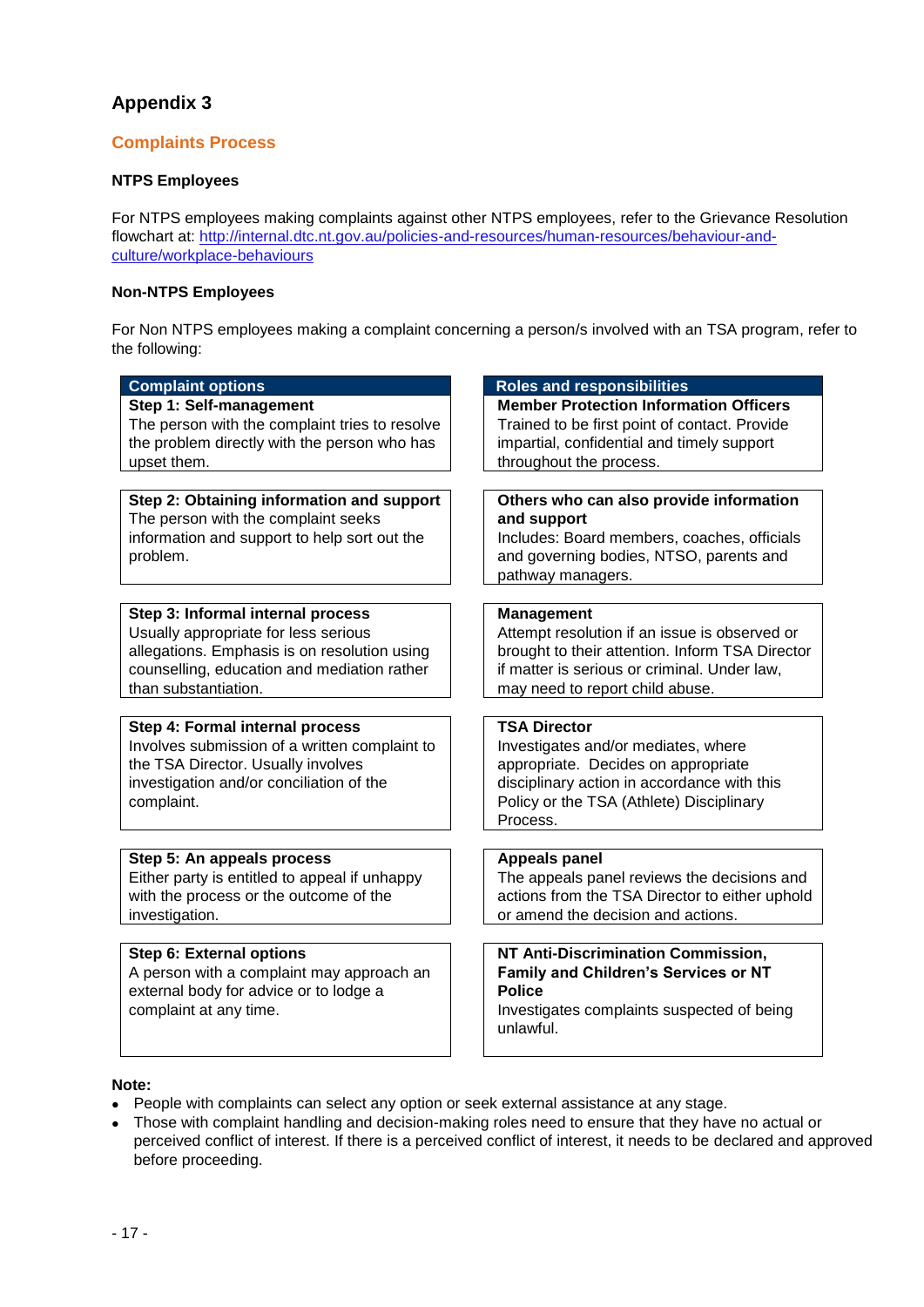# **Resolving complaints - A step-by-step approach**

#### **Step 1: Self-management**

The person with the complaint tries to resolve the problem directly with the person who has upset them. Selfmanagement of complaints can quickly resolve many lower level and 'accidental' issues.

#### **Step 2: Obtaining information and support**

The TSA Member Protection Information Officer, Sport Pathway and Program Managers or the Community Participation, Sport and the Arts' Member Protection Information Officer are available to provide assistance to sort out the problem if the person with the complaint:

- has not been able to sort out the problem themselves
- is not sure how to handle the problem
- wants to talk about the problem and get some more information about what to do or
- continues to experience the problem after approaching the other person or people involved.

**Note:** Any person who believes, on reasonable grounds, that a child has suffered or is suffering maltreatment shall report the fact and all material facts, to Family and Children's' Services or a member of the NT Police Force.

#### **Step 3: Informal internal process (low level resolution)**

After talking with the TSA Member Protection Information Officer, Sport Program Managers or Community Participation, Sport and the Arts' Member Protection Information Officer, the person with the complaint may decide:

- there is no problem
- the problem is minor and that they do not want to proceed with the matter
- to try and work out their own resolution, with or without support or
- to seek an informal mediated resolution with the help of a third person such as a mediator or an official.

Sometimes, once the concern has been raised with a representative of the organisation, the official may be able to observe the behaviour directly and take action themselves. Alternatively, depending on the issue, they may decide to institute some targeted training or other internal processes to address the issue such as counselling.

This step focuses on resolving the problem rather than proving something actually happened.

#### **Step 4: Formal internal process (written complaint and internal investigation)**

If the complaint has not been resolved, the person with the complaint may decide to write a formal complaint to the TSA Programs and Pathways Coordinator or the TSA Director.

A formal procedure is most appropriate when:

- matters have not been satisfactorily resolved at the informal level
- matters involve serious allegations
- the other person denies the allegations or
- the person or people being complained about are more senior than the person with the complaint.

A formal internal complaint usually involves an investigation of the complaint and then recommendations about outcomes. All formal complaints are to be conducted in accordance with the principles of natural justice.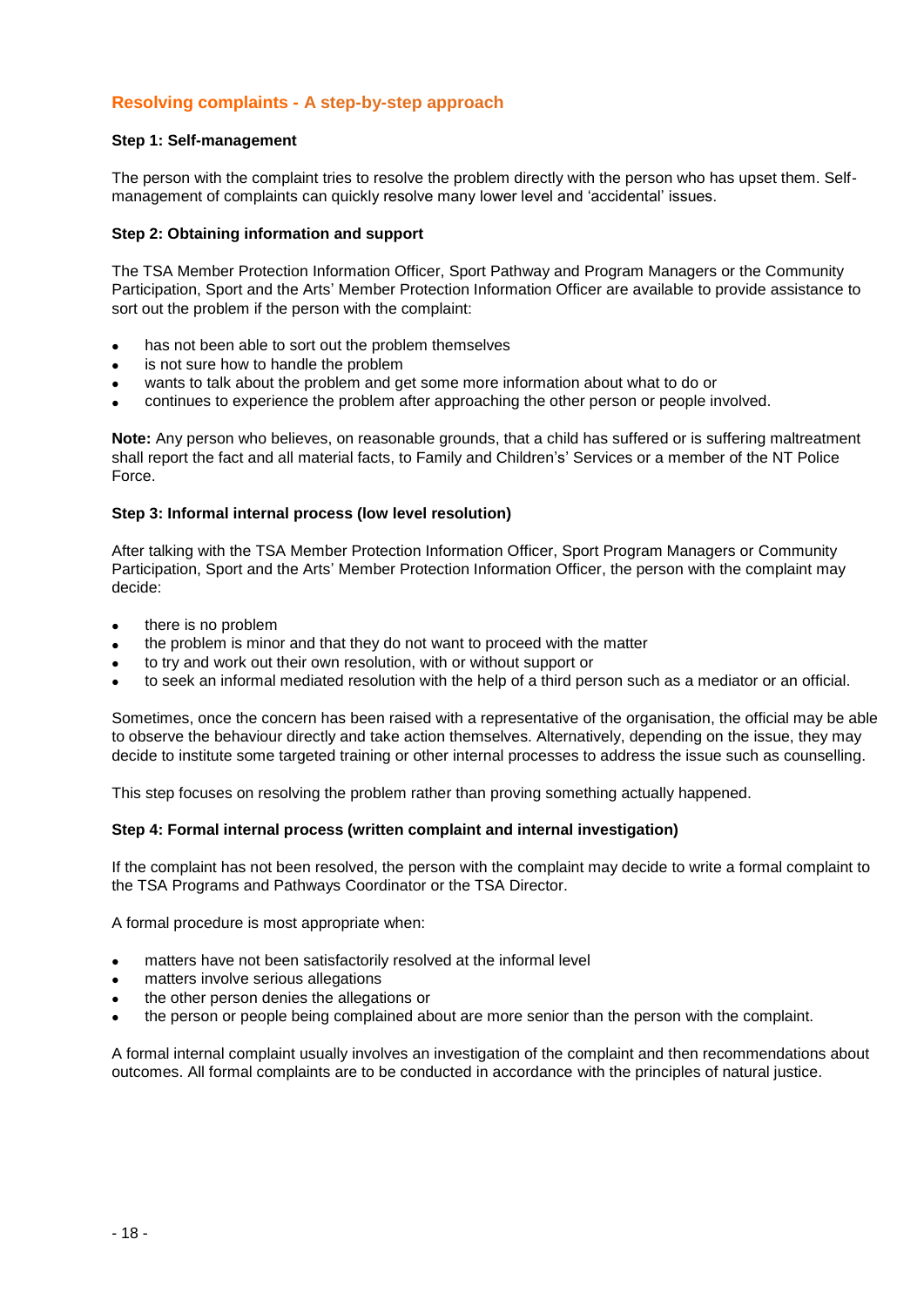#### **Step 5: An appeals process**

If the person with the complaint or the person complained about is dissatisfied with the process or outcome of the investigation, or when any recommended mediation does not result in a mutually acceptable solution, then either party is entitled to appeal.

In an appeals process, the complaint is re-heard by a different independent investigator/decision making panel and the decision is reviewed.

#### **Step 6: External options**

If the internal complaint resolution procedure does not achieve a satisfactory resolution or outcome, or if the person with the complaint believes it would be impossible to get an impartial resolution within the sporting organisation, they may approach an external body such as the Community Justice Centre or the NT Anti-Discrimination Commission for advice or to lodge a complaint at any time during the process.

Check the specific complaint resolution procedure at the TSA or talk to a Member Protection Information Officer for further information about options.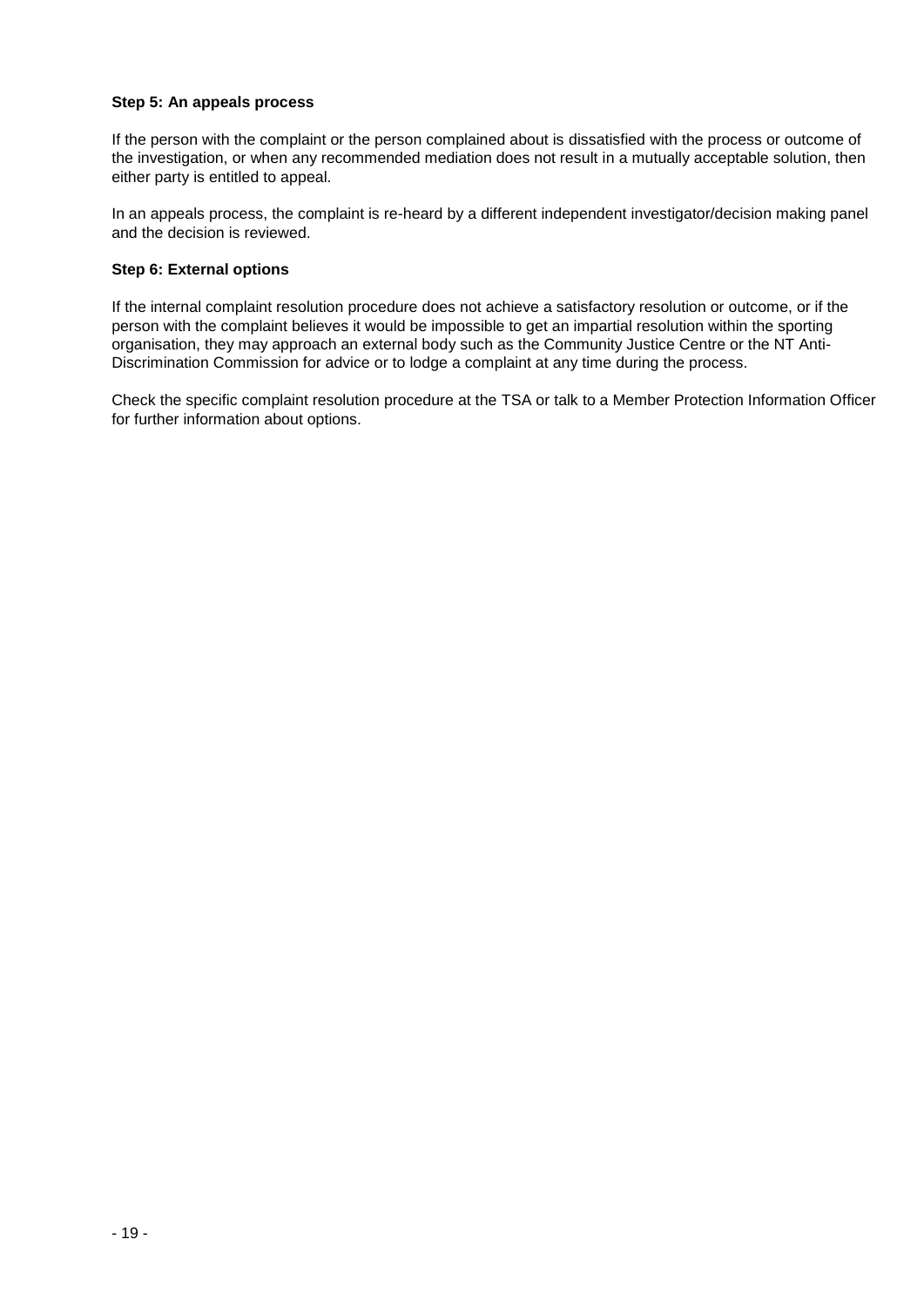# **Complaints flowchart – Non-NTPS Employees**

If you need information and advice to make a complaint or to raise a concern in relation to inappropriate behaviour in sport (such as harassment, discrimination or abuse), the following chart may assist in working out who to contact and how. Start at the level (club, state or national) that the incident occurred.



Zealand Law Association